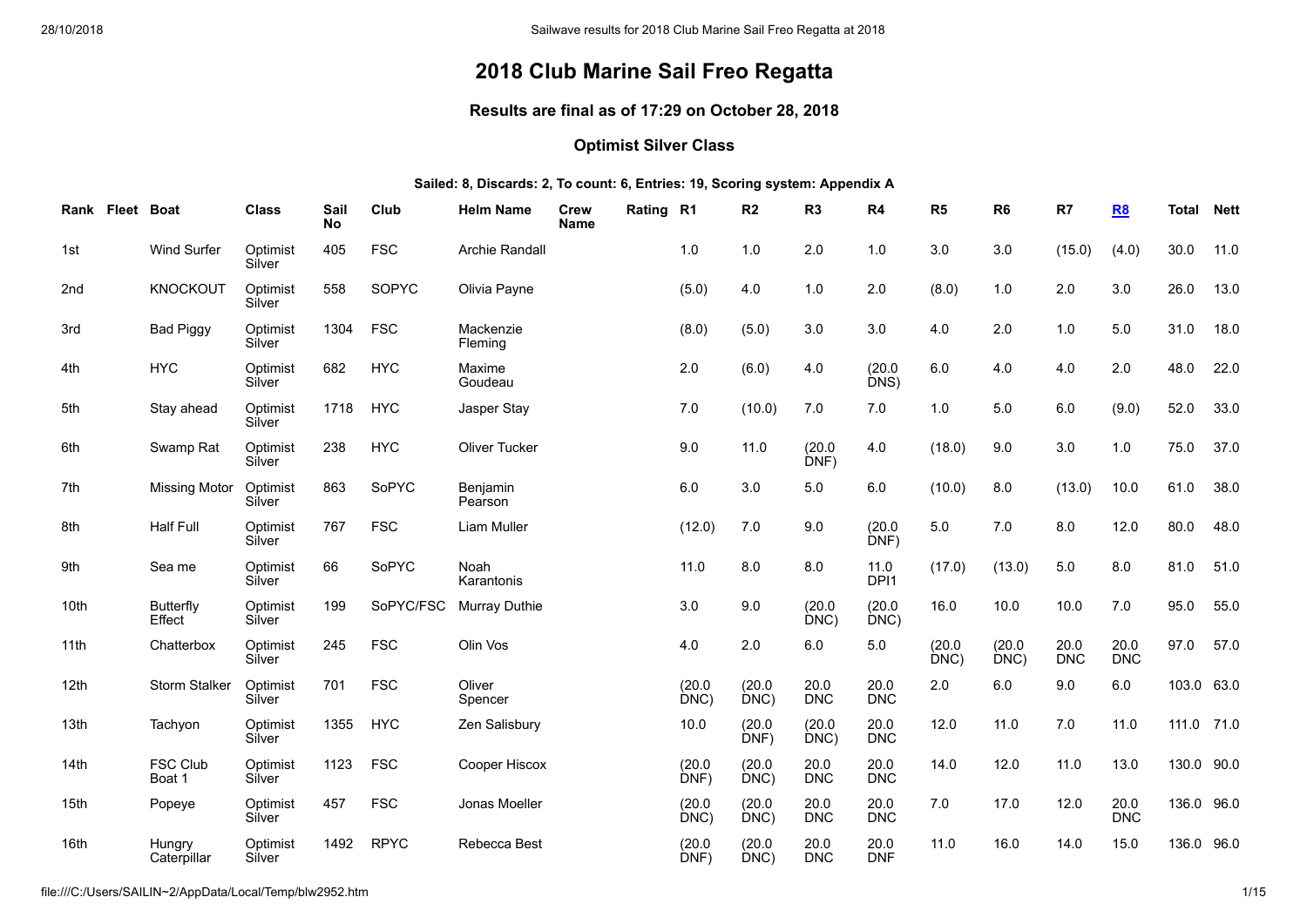| 28/10/2018 |                 |                    |     |            |                          | Sailwave results for 2018 Club Marine Sail Freo Regatta at 2018 |                            |                    |                    |      |                    |                    |             |       |       |
|------------|-----------------|--------------------|-----|------------|--------------------------|-----------------------------------------------------------------|----------------------------|--------------------|--------------------|------|--------------------|--------------------|-------------|-------|-------|
| 17th       | Usain boat      | Optimist<br>Silver | 658 | <b>HYC</b> | Charlie Stav             | (20.0)<br>DNF)                                                  | (20.0)<br>DNF <sup>®</sup> | 20.0<br><b>DNC</b> | 20.0<br><b>DNC</b> | 13.0 | 14.0               | 16.0               | 14.0        | 137.0 | 97.0  |
| 18th       | Osprev          | Optimist<br>Silver |     | FSC        | <b>Brodie</b><br>Fleming | (20.0)<br>DNF)                                                  | (20.0)<br>DNC)             | 20.0<br>DNC        | 20.0<br><b>DNC</b> | 9.0  | 15.0               | 20.0<br><b>DNC</b> | 20.0<br>DNC | 144.0 | 104.0 |
| 19th       | Danger<br>Mouse | Optimist<br>Silver | 563 | <b>FSC</b> | Laurence<br>Mitchell     | (20.0)<br>DNF)                                                  | (20.0<br>DNC)              | 20.0<br><b>DNC</b> | 20.0<br><b>DNC</b> | 15.0 | 20.0<br><b>DNF</b> | 20.0<br><b>DNC</b> | 20.0<br>DNC | 155.0 | 115.0 |

# **Optimist Gold Class**

# **Sailed: 8, Discards: 2, To count: 6, Entries: 16, Scoring system: Appendix A**

| Rank Fleet Boat |                     | <b>Class</b>     | Sail<br><b>No</b> | Club         | <b>Helm Name</b>          | <b>Crew</b><br>Name | Rating R1 |                | R2             | R <sub>3</sub>     | R4                      | R5             | R <sub>6</sub> | R7                 | <b>R8</b>          | <b>Total</b> | <b>Nett</b> |
|-----------------|---------------------|------------------|-------------------|--------------|---------------------------|---------------------|-----------|----------------|----------------|--------------------|-------------------------|----------------|----------------|--------------------|--------------------|--------------|-------------|
| 1st             | No Pressure         | Optimist<br>Gold | 1740              | SoPYC Aaron  |                           |                     |           | (1.0)          | (1.0)          | 1.0                | 1.0                     | 1.0            | 1.0            | 1.0                | 1.0                | 8.0          | 6.0         |
| 2nd             | No Idea             | Optimist<br>Gold | 766               | SoPYC        | Ona Rafart                |                     |           | (7.0)          | $3.0\,$        | 2.0                | 4.0                     | (6.0)          | 2.0            | 3.0                | 4.0                | 31.0         | 18.0        |
| 3rd             | Sweet Az            | Optimist<br>Gold | 1821              |              | RFBYC James Ferguson      |                     |           | 2.0            | (10.0)         | (13.0)             | 10.0                    | 2.0            | 3.0            | 2.0                | 3.0                | 45.0         | 22.0        |
| 4th             | Asgard              | Optimist<br>Gold | 1045              |              | SoPYC Pol Rafart          |                     |           | 4.0            | 5.0            | 3.0                | 3.0                     | (7.0)          | 4.0            | 5.0                | (7.0)              | 38.0         | 24.0        |
| 5th             | Vortex              | Optimist<br>Gold | 503               | <b>RPYC</b>  | Adam Hindmarsh            |                     |           | $3.0\,$        | 4.0            | (6.0)              | 6.0                     | 4.0            | 6.0            | (7.0)              | 2.0                | 38.0         | 25.0        |
| 6th             | momentum            | Optimist<br>Gold | 446               | <b>RPYC</b>  | Antun Janekovic           |                     |           | $5.0$          | 6.0            | $5.0\,$            | 5.0                     | 3.0            | (8.0)          | 4.0                | (10.0)             | 46.0         | 28.0        |
| 7th             | Beached Az          | Optimist<br>Gold | 1635              | <b>HYC</b>   | Samuel Williams           |                     |           | (8.0)          | 7.0            | (8.0)              | 8.0                     | 5.0            | 7.0            | 6.0                | 8.0                | 57.0         | 41.0        |
| 8th             | Lord of The<br>Wind | Optimist<br>Gold | 566               | <b>FSC</b>   | Jamie Randall             |                     |           | (9.0)          | 8.0            | (9.0)              | 9.0                     | 8.0            | 5.0            | 9.0                | 6.0                | 63.0         | 45.0        |
| 9th             | Blitz               | Optimist<br>Gold | 220               | <b>FSC</b>   | Joshua Till               |                     |           | 10.0           | 9.0            | 7.0                | 7.0                     | (13.0)         | (12.0)         | 10.0               | 9.0                | 77.0         | 52.0        |
| 10th            | La Chiva            | Optimist<br>Gold | 437               | <b>FSC</b>   | <b>Stewart Gifford</b>    |                     |           | $6.0\,$        | 2.0            | 4.0                | 7.0<br>DPI <sub>2</sub> | (17.0)<br>DNC) | (17.0)<br>DNC) | 17.0<br><b>DNC</b> | 17.0<br><b>DNC</b> | 87.0         | 53.0        |
| 11th            | Sailfish            | Optimist<br>Gold | 1799              | <b>HYC</b>   | <b>Bradley Dick</b>       |                     |           | 12.0           | (17.0)<br>DNC  | 10.0               | (17.0)<br>DNS)          | 11.0           | 10.0           | 11.0               | 5.0                | 93.0         | 59.0        |
| 12th            | Wings               | Optimist<br>Gold | 1520              | <b>RFBYC</b> | Alex Molyneux             |                     |           | 11.0           | (12.0)         | 12.0               | (17.0)<br>DNF)          | 9.0            | 11.0           | 8.0                | 11.0               | 91.0         | 62.0        |
| 13th            | Whats Up?           | Optimist<br>Gold | 482               | <b>FSC</b>   | Charlie Toyn              |                     |           | (13.0)         | 11.0           | 11.0               | 11.0                    | 10.0           | 9.0            | 12.0               | (13.0)             | 90.0         | 64.0        |
| 14th            | Pipedream 2         | Optimist<br>Gold | 947               | <b>RFBYC</b> | Jaiya Marns Morris        |                     |           | (17.0)<br>DNF) | (17.0)<br>DNC) | 17.0<br><b>DNC</b> | 17.0<br><b>DNC</b>      | 14.0           | 13.0           | 13.0               | 12.0               | 120.0 86.0   |             |
| 15th            | White               | Optimist         | 603               | <b>FSC</b>   | <b>Rupert Williamson-</b> |                     |           | (17.0)         | (17.0)         | 17.0               | 17.0                    | 12.0           | 14.0           | 14.0               | 17.0               | 125.0 91.0   |             |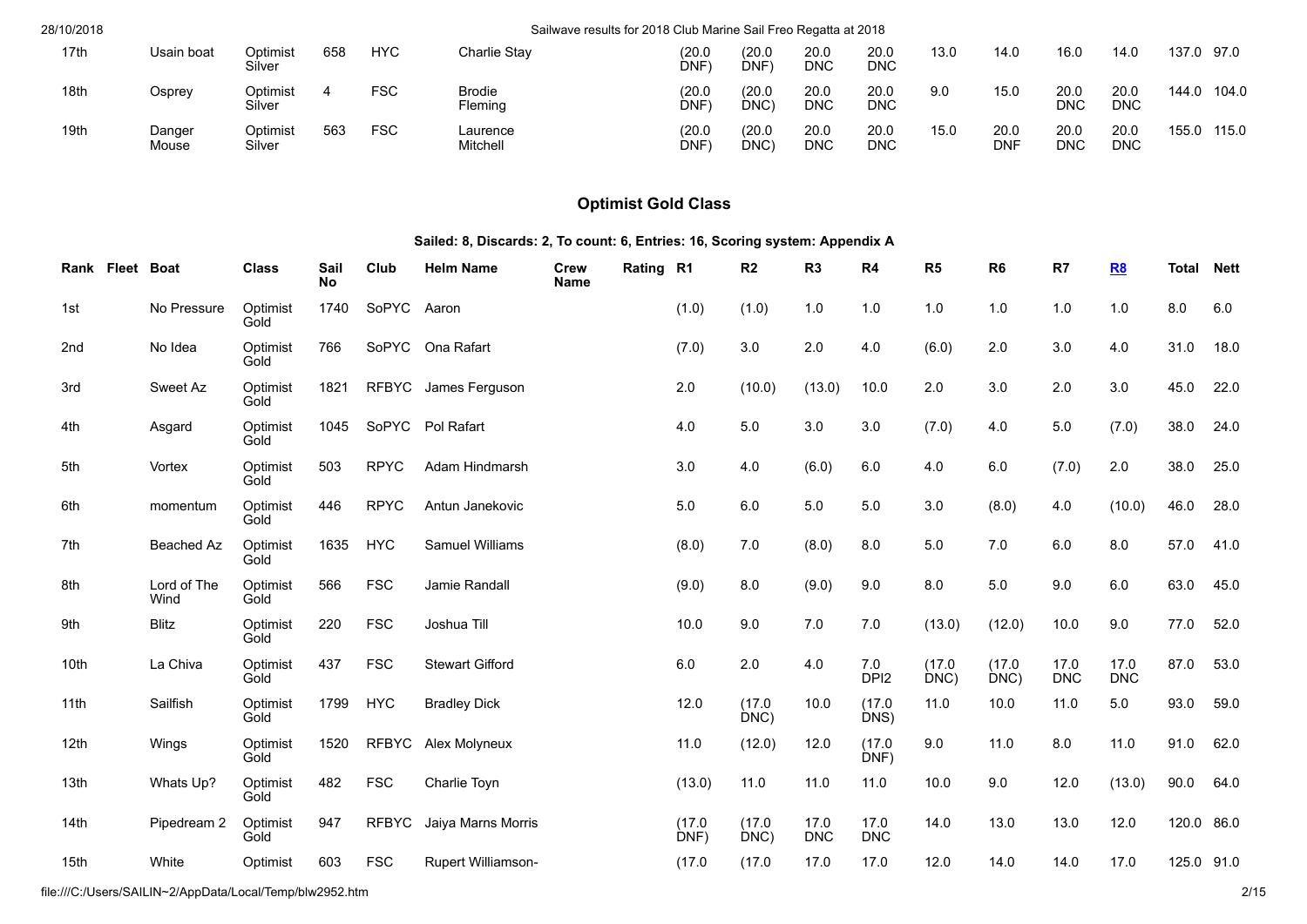| 28/10/2018 |           |                  |     |              |             | Sailwave results for 2018 Club Marine Sail Freo Regatta at 2018 |      |                    |                    |                    |                    |                    |                    |       |       |
|------------|-----------|------------------|-----|--------------|-------------|-----------------------------------------------------------------|------|--------------------|--------------------|--------------------|--------------------|--------------------|--------------------|-------|-------|
|            | lightning | Gold             |     |              | Wong        | DNC)                                                            | DNC) | DNC                | DNC                |                    |                    |                    | <b>DNC</b>         |       |       |
| 16th       | Roll Up   | Optimist<br>Gold | 337 | <b>RFBYC</b> | Sophie Lane | (17.0<br>DNC)                                                   | DNC) | 17.0<br><b>DNC</b> | 17.0<br><b>DNC</b> | 17.0<br><b>DNC</b> | 17.0<br><b>DNC</b> | 17.0<br><b>DNC</b> | 17.0<br><b>DNC</b> | 136.0 | 102.0 |

# **Flying Ant Class**

### **Sailed: 8, Discards: 2, To count: 6, Entries: 8, Scoring system: Appendix A**

| Fleet<br>Rank | <b>Boat</b>           | <b>Class</b>  | Sail<br><b>No</b> | Club        | <b>Helm Name</b>       | <b>Crew Name</b>      | Rating R1 |               | R <sub>2</sub> | R <sub>3</sub> | R4            | R <sub>5</sub>    | R <sub>6</sub>    | R7                | <b>R8</b>         | <b>Total Nett</b> |      |
|---------------|-----------------------|---------------|-------------------|-------------|------------------------|-----------------------|-----------|---------------|----------------|----------------|---------------|-------------------|-------------------|-------------------|-------------------|-------------------|------|
| 1st           | Temporary<br>Insanity | Flying<br>Ant | 541               | <b>FSC</b>  | Liam Vause             | Daniel Bower          |           | 1.0           | 1.0            | 1.0            | 1.0           | 1.0               | (2.0)             | 1.0               | (4.0)             | 12.0              | 6.0  |
| 2nd           | Predator              | Flying<br>Ant | 890               | <b>TCYC</b> | Mitchell<br>McLeod     | Harry Wright          |           | (4.0)         | (3.0)          | 3.0            | 2.0           | 3.0               | 1.0               | 2.0               | 1.0               | 19.0              | 12.0 |
| 3rd           | Nitro                 | Flying<br>Ant | 588               | TCYC        | <b>Xavier Bates</b>    | <b>Ethany Bates</b>   |           | 2.0           | 2.0            | 2.0            | 3.0           | (4.0)             | 4.0               | (5.0)             | 2.0               | 24.0              | 15.0 |
| 4th           | Sublime               | Flying<br>Ant | 518               | <b>TCYC</b> | Zephyr van<br>Duren    | Michael<br>O'Sullivan |           | 3.0           | (5.0)          | (5.0)          | 5.0           | 2.0               | 3.0               | 3.0               | 3.0               | 29.0              | 19.0 |
| 5th           | Addiction             | Flying<br>Ant | 557               | <b>FSC</b>  | Jasper<br>Robinson     | Damon Stewart         |           | (9.0)<br>DNC  | 4.0            | 4.0            | 4.0           | (5.0)             | 5.0               | 4.0               | 5.0               | 40.0              | 26.0 |
| 6th           | <b>Beach Entry</b>    | Flying<br>Ant | 897               | <b>RPYC</b> | Kathryn<br>Hawkins     | Samantha Best         |           | (9.0)<br>DNF) | (9.0)<br>DNF)  | 9.0 DNF        | 9.0 DNS       | 6.0               | 6.0               | 6.0               | 6.0               | 60.0              | 42.0 |
| 7th           | Viper                 | Flying<br>Ant | 582               | <b>FSC</b>  | George Colley          | Charlie<br>McGovern   |           | 5.0           | 6.0            | (9.0)<br>DNC   | (9.0)<br>DNC) | 9.0<br><b>DNC</b> | 9.0<br><b>DNC</b> | 9.0<br><b>DNC</b> | 9.0<br><b>DNC</b> | 65.0              | 47.0 |
| 8th           | antz pantz            | Flying<br>Ant | 574               | <b>MBSC</b> | <b>Phillip Goswell</b> | Samantha<br>Goswell   |           | (9.0)<br>DNC) | (9.0)<br>DNC)  | 9.0 DNC        | 9.0 DNC       | 9.0<br><b>DNC</b> | 9.0<br><b>DNC</b> | 9.0<br><b>DNC</b> | 9.0<br><b>DNC</b> | 72.0              | 54.0 |

# **Laser 4.7 Class**

### **Sailed: 8, Discards: 2, To count: 6, Entries: 12, Scoring system: Appendix A**

| Fleet<br>Rank   | Boat               | <b>Class</b> | Sail<br><b>No</b> | Club       | <b>Helm Name</b>   | Crew<br><b>Name</b> | Rating R1 |       | R <sub>2</sub> | R <sub>3</sub> | R4    | R <sub>5</sub> | R <sub>6</sub> | R7    | <b>R8</b> | <b>Total Nett</b> |      |
|-----------------|--------------------|--------------|-------------------|------------|--------------------|---------------------|-----------|-------|----------------|----------------|-------|----------------|----------------|-------|-----------|-------------------|------|
| 1st             | Spike              | Laser<br>4.7 | 202865            | RPYC/FSC   | Lawson<br>McAullay |                     |           | (1.0) | 1.0            | 1.0            | 1.0   | (2.0)          | 1.0            | 1.0   | 1.0       | 9.0               | 6.0  |
| 2 <sub>nd</sub> | Azure              | Laser<br>4.7 | 202712            | <b>FSC</b> | Dylan Harford      |                     |           | 2.0   | 2.0            | 2.0            | 2.0   | (5.0)          | (6.0)          | 5.0   | 2.0       | 26.0              | 15.0 |
| 3rd             | Grunt 'n'<br>Groan | Laser<br>4.7 | 211557            | RFBYC/FSC  | Mia Lovelady       |                     |           | 4.0   | 4.0            | (5.0)          | (5.0) | 1.0            | 3.0            | 4.0   | 4.0       | 30.0              | 20.0 |
| 4th             | Jim Carroll        | Laser<br>4.7 | 41                | <b>FSC</b> | Daniel Harford     |                     |           | 3.0   | 3.0            | 3.0            | 3.0   | 3.0            | (5.0)          | (6.0) | 5.0       | 31.0              | 20.0 |
| 5th             | MAXED OUT          | Laser        | 205045            | <b>HYC</b> | <b>BRYCE</b>       |                     |           | 5.0   | 5.0            | 4.0            | 4.0   | (9.0)          | (8.0)          | 7.0   | 3.0       | 45.0              | 28.0 |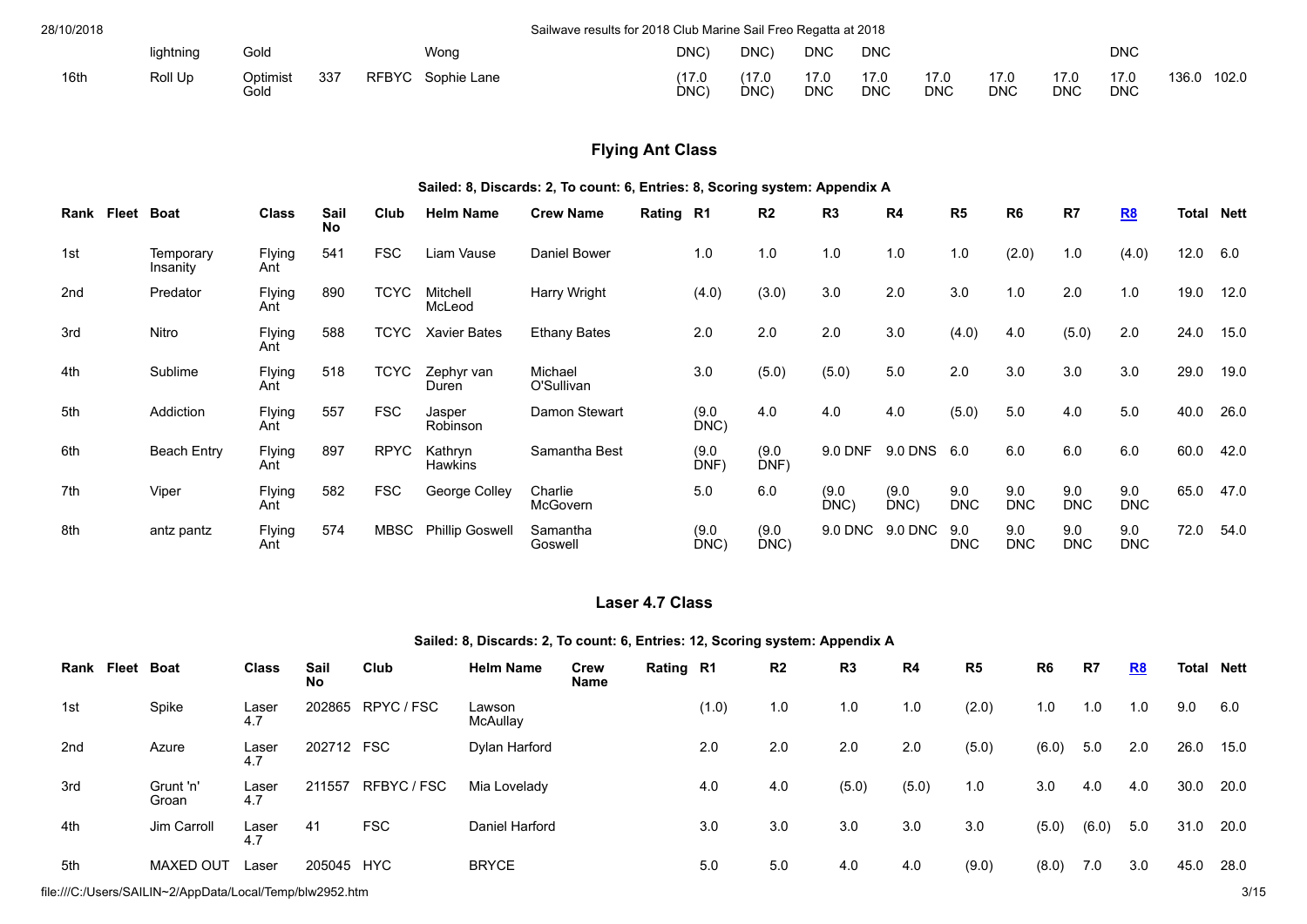| 28/10/2018 |                    |              |        |             | Sailwave results for 2018 Club Marine Sail Freo Regatta at 2018 |               |               |                    |                    |                |        |        |        |      |      |
|------------|--------------------|--------------|--------|-------------|-----------------------------------------------------------------|---------------|---------------|--------------------|--------------------|----------------|--------|--------|--------|------|------|
|            |                    | 4.7          |        |             | <b>TAYLOR</b>                                                   |               |               |                    |                    |                |        |        |        |      |      |
| 6th        | <b>Or</b>          | Laser<br>4.7 | 210502 | SoPYC/RFBYC | Andrew<br>Dempsey                                               | (13.0<br>DNC) | 6.0           | 6.0                | 6.0                | 4.0            | 4.0    | (9.0)  | 8.0    | 56.0 | 34.0 |
| 7th        | Trouble is<br>Here | Laser<br>4.7 | 190347 | SOPYC       | <b>Patrick Scally</b>                                           | (8.0)         | 7.0           | 7.0                | 8.0                | (13.0)<br>DNC) | 7.0    | 3.0    | 7.0    | 60.0 | 39.0 |
| 8th        | Argo               | Laser<br>4.7 | 206001 | SoPYC/FSC   | <b>Toby Coote</b>                                               | (13.0<br>DNC) | (13.0<br>DNC) | 13.0<br><b>DNC</b> | 13.0<br><b>DNC</b> | 8.0            | 2.0    | 2.0    | 6.0    | 70.0 | 44.0 |
| 9th        | Mr Potato<br>Head  | Laser<br>4.7 | 202744 | <b>HYC</b>  | Aidan Gardner                                                   | 6.0           | 8.0           | 8.0                | 7.0                | (10.0)         | 9.0    | 8.0    | (12.0) | 68.0 | 46.0 |
| 10th       | Blah!              | Laser<br>4.7 | 20286  | <b>RPYC</b> | Lili McAullay                                                   | 7.0           | 9.0           | 9.0                | 9.0                | 6.0            | (11.0) | (11.0) | 10.0   | 72.0 | 50.0 |

## **Bic Techno Class**

 $(M3.0)$ 

(13.0 DNC) (13.0 DNC)

(13.0 DNC)

13.0 D<sub>NC</sub>

13.0 DNC 13.0 DNC

13.0 DNC

#### **Sailed: 6, Discards: 1, To count: 5, Entries: 3, Scoring system: Appendix A**

| Rank Fleet Boat |                                     | <b>Class</b>    | Sail No Club |             | <b>Helm Name</b>             | Crew Name Rating R1 |                              | R2          | <b>R3</b>                  |  | R5 R6 R7 | Total Nett           |      |
|-----------------|-------------------------------------|-----------------|--------------|-------------|------------------------------|---------------------|------------------------------|-------------|----------------------------|--|----------|----------------------|------|
| 1st             | Darryl the defroster Bic Techno 955 |                 |              | <b>RPYC</b> | Jake Hindmarsh               |                     | 1.0                          | $(2.0)$ 2.0 |                            |  |          | 2.0 1.0 1.0 9.0 7.0  |      |
| 2nd             | <b>AUS 1151</b>                     | Bic Techno 1151 |              |             | Royal Perth Kai Marns Morris |                     | $(5.0 \text{ DP}11)$ 1.0 1.0 |             |                            |  |          | 1.0 2.0 2.0 12.0 7.0 |      |
| 3rd             | AUS723                              | Bic Techno 723  |              | <b>RPYC</b> | William McAullay             |                     | 3.0                          | 3.0         | (4.0 DNS) 3.0 3.0 3.0 19.0 |  |          |                      | 15.0 |

# **F15 Class**

#### **Sailed: 0, Discards: 0, To count: 0, Entries: 1, Scoring system: Appendix A**

|     |  |            | Rank Fleet Boat Class Sail No Club | <b>Helm Name</b> | <b>Crew Name</b>                           | <b>Rating Total Nett</b> |     |       |
|-----|--|------------|------------------------------------|------------------|--------------------------------------------|--------------------------|-----|-------|
| 1st |  | TBA F15 37 |                                    |                  | SOPYC FSC SHANNON DALTON MADDISON WOODWARD |                          | 0.0 | - 0.0 |

# **Laser Radial Class**

#### **Sailed: 8, Discards: 2, To count: 6, Entries: 9, Scoring system: Appendix A**

| Rank | Fleet<br>Boat | Class           | Sail<br>No | Club             | <b>Helm Name</b> | Crew<br><b>Name</b> | Rating | R1  | R <sub>2</sub> | R <sub>3</sub> | R4  | R5             | R6  | R7  | R <sub>8</sub> | Total | <b>Nett</b> |
|------|---------------|-----------------|------------|------------------|------------------|---------------------|--------|-----|----------------|----------------|-----|----------------|-----|-----|----------------|-------|-------------|
| 1st  | Kavorka       | ∟aser<br>Radial | 199088     | <b>FSC/RFBYC</b> | Zac Littlewood   |                     |        | 1.0 | 1.0            | 0. ا           | 1.0 | (10.0)<br>OCS) | 1.0 | 2.0 | (10.0)<br>DNC) | 27.0  |             |

11th Andromeda Laser

12th TBA Laser

4.7

4.7

194924 Royal Perth Lachlan Gill

Pedersen

8 Royal Perth Anna

7.0 10.0 10.0 9.0 88.0 62.0

11.0 12.0 12.0 11.0 98.0 72.0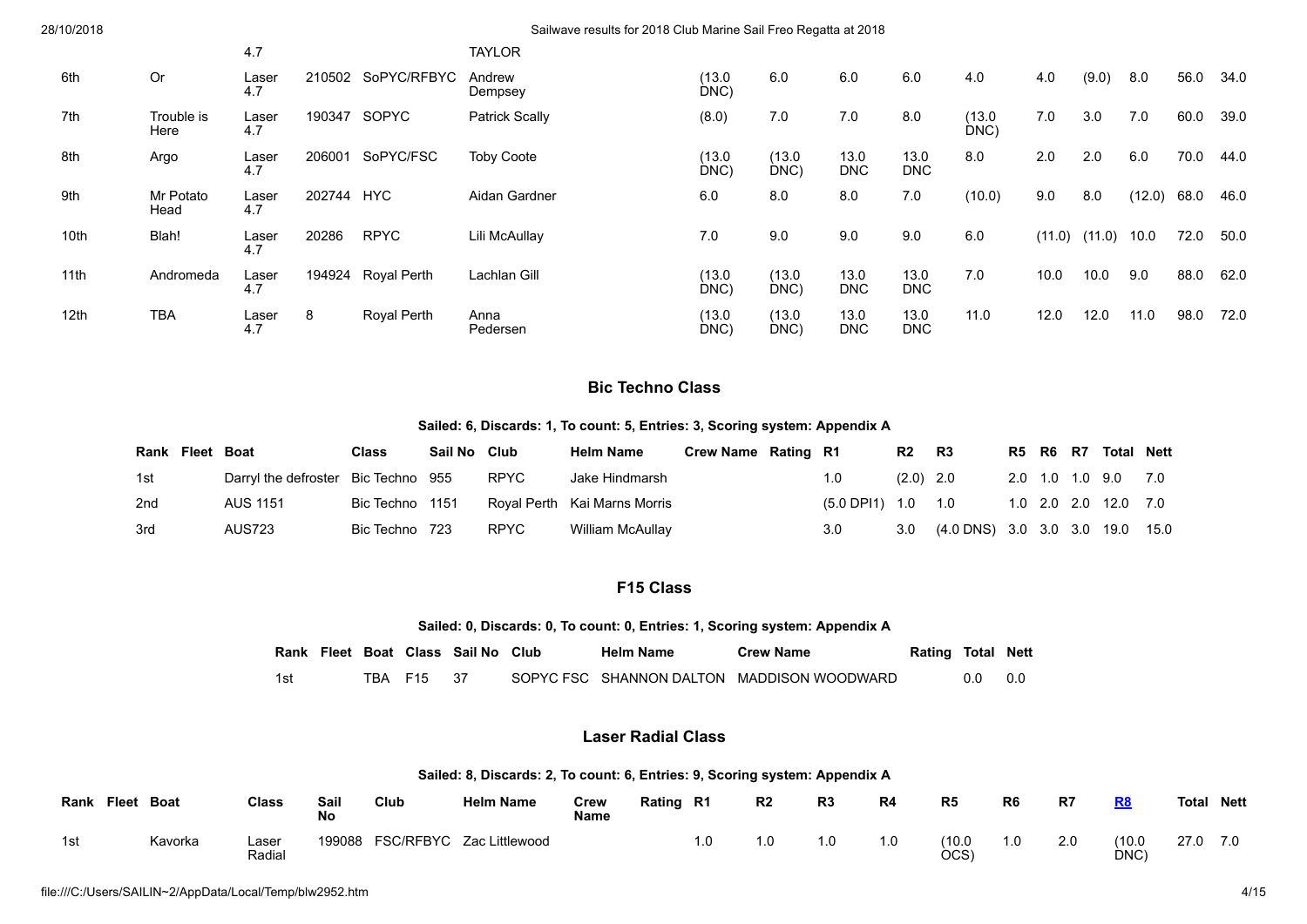| 28/10/2018 |                      |                 |        |            | Sailwave results for 2018 Club Marine Sail Freo Regatta at 2018 |                |                |                         |                    |                    |                    |                    |                    |      |      |
|------------|----------------------|-----------------|--------|------------|-----------------------------------------------------------------|----------------|----------------|-------------------------|--------------------|--------------------|--------------------|--------------------|--------------------|------|------|
| 2nd        | Y Knot               | Laser<br>Radial | 207486 | FSC/SoPYC  | Michael<br>Compton                                              | (4.0)          | (4.0)          | 2.0                     | 2.0                | 1.0                | 3.0                | 1.0                | 1.0                | 18.0 | 10.0 |
| 3rd        | <b>Teen Spirit</b>   | Laser<br>Radial | 202693 | FSC/SoPYC  | Stefan Elliott-<br>Shircore                                     | 2.0            | 2.0            | (3.0)                   | (3.0)              | 2.0                | 2.0                | 3.0                | 2.0                | 19.0 | 13.0 |
| 4th        | Ζ                    | Laser<br>Radial | 202554 | <b>FSC</b> | Colin Dibb                                                      | 3.0            | 3.0            | 4.0                     | (10.0)<br>DNC)     | 5.0                | 4.0                | 5.0                | (10.0<br>DNC)      | 44.0 | 24.0 |
| 5th        | <b>Crystal Clear</b> | Laser<br>Radial | 203762 | SoPYC/FSC  | Caitlin Shaw                                                    | 5.0            | 5.0            | (7.0)                   | 5.0                | 3.0                | (6.0)              | 4.0                | 3.0                | 38.0 | 25.0 |
| 6th        | Xtra Wind            | Laser<br>Radial | 203761 | SoPYC/FSC  | Connor Shaw                                                     | (6.0)          | (6.0)          | 6.0                     | 4.0                | 4.0                | 5.0                | 6.0                | 4.0                | 41.0 | 29.0 |
| 7th        | 50 Shades of<br>Dave | Laser<br>Radial | 202591 | SoPYC      | <b>DAVID</b><br><b>LUKETINA</b>                                 | (10.0)<br>DNC) | 7.0            | 8.0<br>DPI <sub>1</sub> | (10.0)<br>DNC)     | 10.0<br><b>DNC</b> | 10.0<br><b>DNC</b> | 10.0<br><b>DNC</b> | 10.0<br><b>DNC</b> | 75.0 | 55.0 |
| 8th        | Velocity             | Laser<br>Radial | 193103 | <b>HYC</b> | <b>Eleanor Wise</b>                                             | 7.0            | (10.0<br>DNF)  | (10.0)<br>DNC)          | 10.0<br><b>DNC</b> | 10.0<br><b>DNC</b> | 10.0<br><b>DNC</b> | 10.0<br><b>DNC</b> | 10.0<br><b>DNC</b> | 77.0 | 57.0 |
| 9th        | Straya               | Laser<br>Radial | 215550 | SoPYC/FSC  | Elyse Ainsworth                                                 | (10.0)<br>DNC) | (10.0)<br>DNC) | 10.0<br><b>DNC</b>      | 10.0<br><b>DNC</b> | 10.0<br><b>DNC</b> | 10.0<br>DNC        | 10.0<br><b>DNC</b> | 10.0<br><b>DNC</b> | 80.0 | 60.0 |

# **Laser Standard Class**

|  |  | Sailed: 8, Discards: 2, To count: 6, Entries: 9, Scoring system: Appendix A |  |
|--|--|-----------------------------------------------------------------------------|--|
|  |  |                                                                             |  |

|     | Rank Fleet | <b>Boat</b>       | <b>Class</b>      | Sail<br><b>No</b> | Club                      | <b>Helm Name</b>     | <b>Crew</b><br>Name | Rating R1 |                | R2    | R3             | R4                      | R <sub>5</sub>     | R <sub>6</sub> | R7          | <u>R8</u>          | <b>Total Nett</b> |      |
|-----|------------|-------------------|-------------------|-------------------|---------------------------|----------------------|---------------------|-----------|----------------|-------|----------------|-------------------------|--------------------|----------------|-------------|--------------------|-------------------|------|
| 1st |            | Swifto            | Laser<br>Standard | 210464            | <b>FSC</b>                | Luke Elliott         |                     |           | 1.0            | 1.0   | 1.0            | (4.0)<br>$\dot{D}$ PI1) | (2.0)              | 1.0            | 1.0         | 1.0                | 12.0              | 6.0  |
| 2nd |            | Jimmy             | Laser<br>Standard | 212251            | <b>RFBYC</b>              | James Stewart        |                     |           | (2.0)          | 2.0   | 2.0            | 2.0                     | (3.0)              | 2.0            | 2.0         | 2.0                | 17.0              | 12.0 |
| 3rd |            | tba               | Laser<br>Standard | 21046             | <b>FSC</b>                | Caelin<br>Winchcombe |                     |           | 3.0            | (6.0) | 4.0            | (10.0)<br>DNC)          | 1.0                | 3.0            | 3.0         | 3.0                | 33.0              | 17.0 |
| 4th |            | Honey Ryder       | Laser<br>Standard | 199015            | SOPYC/FSC                 | David Whait          |                     |           | 4.0            | 4.0   | 3.0            | 3.0                     | (5.0)              | (5.0)          | $4.0$ $4.0$ |                    | 32.0              | 22.0 |
| 5th |            | Accident<br>Prone | Laser<br>Standard | 2104              | SoPYC FSC<br><b>RFBYC</b> | Oliver Pabbruwe      |                     |           | (10.0)<br>DNC) | 3.0   | 8.0            | (10.0)<br>DNC)          | 4.0                | 4.0            | 5.0         | 10.0<br><b>DNC</b> | 54.0              | 34.0 |
| 6th |            | Slide Rules       | Laser<br>Standard |                   | 202919 SoPYC              | Michael Coote        |                     |           | 6.0            | (7.0) | 6.0 4.0        |                         | 6.0                | (8.0)          | 7.0         | 5.0                | 49.0              | 34.0 |
| 7th |            | green slime       | Laser<br>Standard | 210497            | SoPYC FSC                 | Jerome<br>Pabbruwe   |                     |           | 5.0            | 5.0   | 5.0            | (10.0)<br>DNC)          | 7.0                | 6.0            | 6.0         | (10.0)<br>DNC)     | 54.0              | 34.0 |
| 8th |            | Rhonda            | Laser<br>Standard |                   | 210492 SOPYC              | Anthony Wood         |                     |           | 7.0            | (8.0) | $7.0\quad 5.0$ |                         | 8.0                | 7.0            | 8.0         | (10.0)<br>DNC)     | 60.0              | 42.0 |
| 9th |            | <b>BOD</b>        | Laser<br>Standard | 176155 MBSC       |                           | Nick Robinson        |                     |           | (10.0)<br>DNC) | 9.0   | 9.0            | (10.0)<br>DNC)          | 10.0<br><b>DNC</b> | 9.0            | 9.0         | 10.0<br><b>DNC</b> | 76.0              | 56.0 |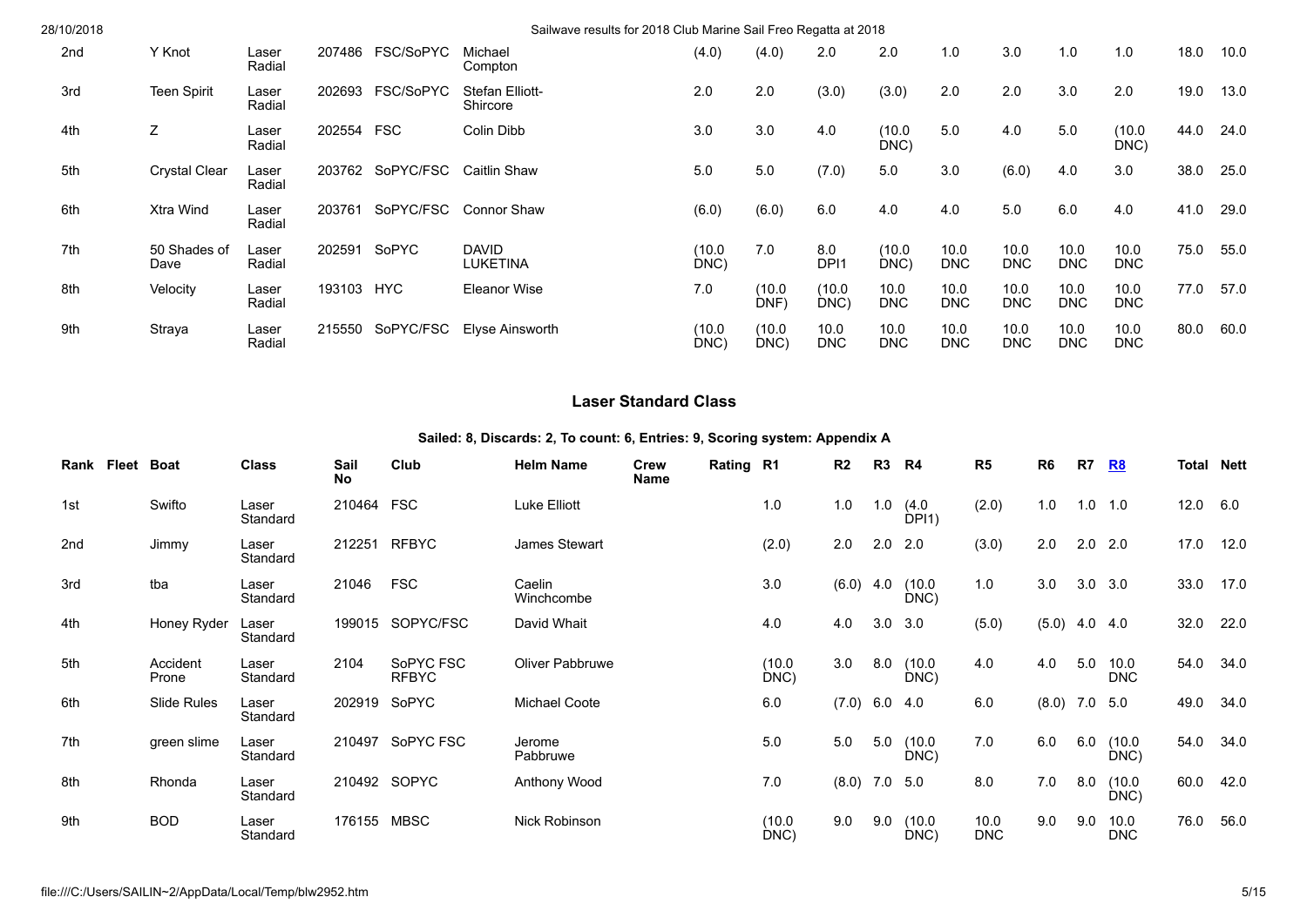### **Finn Class**

**Sailed: 8, Discards: 2, To count: 6, Entries: 1, Scoring system: Appendix A**

|     | Rank Fleet Boat |                       | Class Sail No Club | <b>Helm Name</b>         | Crew Name Rating R1 R2 |  |                                                               |  |  |  | R3 R4 R5 R6 R7 R8 Total Nett |  |
|-----|-----------------|-----------------------|--------------------|--------------------------|------------------------|--|---------------------------------------------------------------|--|--|--|------------------------------|--|
| 1st |                 | NB Sailsports Finn 91 |                    | Sopyc/Fsc Lachlan Gilham |                        |  | $(1.0)$ $(2.0 \, \text{OCS})$ 1.0 1.0 1.0 1.0 1.0 1.0 9.0 6.0 |  |  |  |                              |  |

### **420 Class**

### **Sailed: 8, Discards: 2, To count: 6, Entries: 2, Scoring system: Appendix A**

| Rank Fleet Boat |                |     | Class Sail No Club |            | <b>Helm Name</b>                            | <b>Crew Name</b> | Rating R1 R2 R3 R4 R5 R6 R7 R8 Total Nett |                 |  |  |  |                                              |  |
|-----------------|----------------|-----|--------------------|------------|---------------------------------------------|------------------|-------------------------------------------|-----------------|--|--|--|----------------------------------------------|--|
| 1st             | Novo Rapid 420 |     | 51591              | <b>FSC</b> | Jamie Bougher Raff Torre                    |                  |                                           |                 |  |  |  | 1.0 (2.0) (2.0) 1.0 1.0 1.0 1.0 1.0 10.0 6.0 |  |
| 2nd             | Delphi         | 420 |                    |            | 56162 FSC/Rfbyc Marcello Torre Tom Larkings |                  |                                           | $(2.0)$ 1.0 1.0 |  |  |  | (2.0) 2.0 2.0 2.0 2.0 14.0 10.0              |  |

# **470 Class**

#### **Sailed: 8, Discards: 2, To count: 6, Entries: 3, Scoring system: Appendix A**

| Rank Fleet Boat |                        |       | Class Sail No Club |      | <b>Helm Name</b>            | <b>Crew Name</b>          | Rating R1 | R2 R3 |  |  |  | R4 R5 R6 R7 R8 Total Nett                                               |  |
|-----------------|------------------------|-------|--------------------|------|-----------------------------|---------------------------|-----------|-------|--|--|--|-------------------------------------------------------------------------|--|
| 1st             | Ms Jackson             | 470   | - 8                | FSC. | Chris Charlwood Josh Dawson |                           |           |       |  |  |  | $(2.0)$ $(1.0)$ 1.0 1.0 1.0 1.0 1.0 1.0 9.0 6.0                         |  |
| 2nd             | Stella                 | 470 5 |                    | FSC. | Nia Jerwood                 | Monique deVries           |           |       |  |  |  | 1.0 (2.0) (2.0) 2.0 2.0 2.0 2.0 2.0 15.0 11.0                           |  |
| 3rd             | High maintenance 470 3 |       |                    |      | RQYS Shelley White          | Orla mulholland-Patterson |           |       |  |  |  | $(3.0)$ $(3.0)$ $3.0$ $3.0$ $3.0$ $3.0$ $3.0$ $3.0$ $3.0$ $24.0$ $18.0$ |  |

### **Kite Foiler Class**

#### **Sailed: 6, Discards: 1, To count: 5, Entries: 2, Scoring system: Appendix A**

| Rank Fleet Boat |     | Class                 |  | Sail No Club Helm Name    | Crew Name Rating R1 R2 R3 |                 |                                       |  | R6 R7 R8 Total Nett  |  |
|-----------------|-----|-----------------------|--|---------------------------|---------------------------|-----------------|---------------------------------------|--|----------------------|--|
| 1st             |     | Send it Kite Foiler 8 |  | <b>FSC</b> Gareth Mullins |                           |                 | 1.0 1.0 (3.0 DNC) 1.0 1.0 1.0 8.0 5.0 |  |                      |  |
| 2 <sub>nd</sub> | TBA | Kite Foiler 35        |  | FSC Anthony Pillinger     |                           | $(2.0)$ 2.0 1.0 |                                       |  | 2.0 2.0 2.0 11.0 9.0 |  |

### **29er Class**

#### **Sailed: 8, Discards: 2, To count: 6, Entries: 10, Scoring system: Appendix A**

| <b>Fleet</b><br>Rank | Boat       | Class Sail | No   | Club                             | <b>Helm Name</b>  | <b>Crew Name</b> | Rating R1 |     | R <sub>2</sub> | R <sub>3</sub> | R4  | R <sub>5</sub> | R6  | R7  | R8    | Total | Nett |
|----------------------|------------|------------|------|----------------------------------|-------------------|------------------|-----------|-----|----------------|----------------|-----|----------------|-----|-----|-------|-------|------|
| 1st                  | Slim Shady | 29er       | 2247 | <b>FSC SoPYC</b><br><b>RFBYC</b> | <b>Axel Fleet</b> | Jack Luketina    |           | 1.0 | 1.0            | (2.0)          | 2.0 | 1.0            | 2.0 | 2.0 | (5.0) | 16.0  | 9.0  |

file:///C:/Users/SAILIN~2/AppData/Local/Temp/blw2952.htm 6/15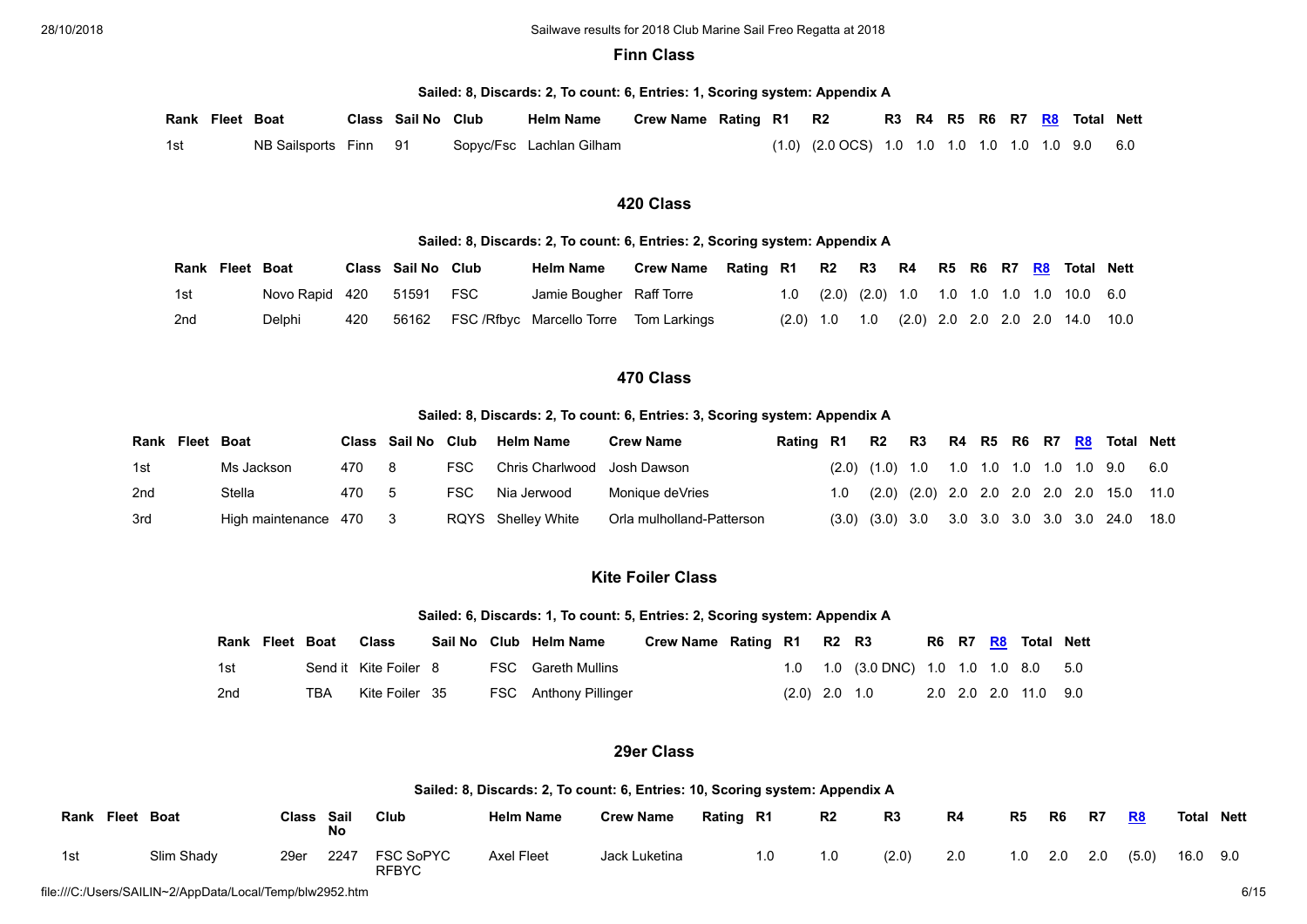| 2nd              | Lose Yourself                    | 29er | 23   | <b>RFBYC</b>     | Kieran Bucktin        | Ben Walsh                       | (4.0)          | 3.0            | 1.0                | 1.0                | (4.0) | 1.0   | 3.0   | 1.0                | 18.0 | 10.0 |
|------------------|----------------------------------|------|------|------------------|-----------------------|---------------------------------|----------------|----------------|--------------------|--------------------|-------|-------|-------|--------------------|------|------|
| 3rd              | Merlin                           | 29er | 2248 | RFBYC/PDSC       | Sam Rose              | Jonothan<br>Everett             | (5.0)          | (6.0)          | 5.0                | 4.0                | 2.0   | 4.0   | 1.0   | 2.0                | 29.0 | 18.0 |
| 4th              | <b>Bruizer</b>                   | 29er | 1990 | <b>FSC Sopyc</b> | Ezra Kaye             | <b>Bruce</b><br><b>McKinnon</b> | 2.0            | (4.0)          | 4.0                | (11.0<br>DNS)      | 3.0   | 3.0   | 4.0   | 3.0                | 34.0 | 19.0 |
| 5th              | Dehydrated                       | 29er | 24   | <b>FSC</b>       | Harry Joyner          | Jack Joyner                     | 3.0            | 2.0            | 3.0                | 3.0                | (6.0) | (5.0) | 5.0   | 4.0                | 31.0 | 20.0 |
| 6th              | Secret Womens<br><b>Business</b> | 29er | 2465 | RFBYC, PDSC      | Genevieve<br>Hennessy | Eleanor Green                   | 6.0            | (11.0)<br>DNC) | 6.0                | 5.0                | 5.0   | 6.0   | (7.0) | 7.0                | 53.0 | 35.0 |
| 7th              | She'll be right                  | 29er | 2095 | RFBYC/FSC        | Kaiella Taylor        | Liam Forrester                  | (11.0)<br>DNC) | 5.0            | (11.0)<br>DNF)     | 11.0<br><b>DNC</b> | 7.0   | 7.0   | 6.0   | 6.0                | 64.0 | 42.0 |
| 8th              | <b>Break The Line</b>            | 29er | 428  | <b>PDSC</b>      | Barney woo            | Matthew<br>Hanrahan             | (11.0<br>DNC)  | (11.0)<br>DNC) | 7.0                | 6.0                | 8.0   | 8.0   | 9.0   | 8.0                | 68.0 | 46.0 |
| 9th              | <b>TBA</b>                       | 29er | 2459 | SoPYC/FSC        | Teyah Duthie          | Aiden Duthie                    | (11.0)<br>DNC) | (11.0)<br>DNC) | 11.0<br><b>DNC</b> | 11.0<br><b>DNC</b> | 9.0   | 9.0   | 10.0  | 9.0                | 81.0 | 59.0 |
| 10 <sub>th</sub> | <b>Naviculam</b>                 | 29er | 463  | <b>TCYC</b>      | Ben Horton            | Sam Connor                      | (11.0)<br>DNC) | (11.0)<br>DNC) | 11.0<br><b>DNC</b> | 11.0<br><b>DNC</b> | 10.0  | 10.0  | 8.0   | 11.0<br><b>DNC</b> | 83.0 | 61.0 |

# **505 Class**

### **Sailed: 8, Discards: 2, To count: 6, Entries: 8, Scoring system: Appendix A**

| Rank Fleet | <b>Boat</b>          | Class Sail | <b>No</b> | Club                             | <b>Helm Name</b>        | <b>Crew Name</b>     | Rating R1 |               | R <sub>2</sub> | R3                | R <sub>4</sub>          | R <sub>5</sub> | R6    | R7                | R8    | Total | Nett |
|------------|----------------------|------------|-----------|----------------------------------|-------------------------|----------------------|-----------|---------------|----------------|-------------------|-------------------------|----------------|-------|-------------------|-------|-------|------|
| 1st        | Prawn broker         | 505        | 9192      | Fsc                              | Mark stowell            | Conall<br>Hansford   |           | 1.0           | (3.0)          | 1.0               | (9.0)<br>DNC)           | 1.0            | 3.0   | 1.0               | 1.0   | 20.0  | 8.0  |
| 2nd        | Crimson<br>Autograph | 505        | 8811      | <b>FSC</b>                       | Matt Hansen             | Chris White          |           | (9.0)<br>RET) | 1.0            | 2.0               | 1.0                     | 4.0            | 4.0   | (5.0)             | 3.0   | 29.0  | 15.0 |
| 3rd        | Epileptic<br>Octopus | 505        | 8855      | <b>FSC</b>                       | Nicholas Mariani        | Alex Thomson         |           | (9.0)<br>RET) | 2.0            | 3.0               | (9.0)<br>DNC)           | 2.0            | 2.0   | 3.0               | 4.0   | 34.0  | 16.0 |
| 4th        | Devils Haircut       | 505        | 8755      | <b>FSC</b>                       | <b>Andrew Cawley</b>    | <b>Pat Attwell</b>   |           | 2.0           | 4.0            | 5.0               | 5.0<br>DPI <sub>1</sub> | 5.0            | (6.0) | 4.0               | (6.0) | 37.0  | 25.0 |
| 5th        | Big Blue Bus         | 505        | 9059      | <b>Fremantle Sailing</b><br>Club | Christopher<br>Paterson | Thor<br>Schoenhoff   |           | (9.0)<br>DNC) | (9.0)<br>DNC)  | 9.0<br><b>DNC</b> | 9.0<br><b>DNC</b>       | 3.0            | 1.0   | 2.0               | 2.0   | 44.0  | 26.0 |
| 6th        | Swing Shift          | 505        | 8667      | <b>FSC</b>                       | <b>Grant Abbott</b>     | <b>Matthew Till</b>  |           | 4.0           | 5.0            | 4.0               | 3.0                     | (8.0)          | 7.0   | 6.0               | (8.0) | 45.0  | 29.0 |
| 7th        | Shore Thing          | 505        | 9048      | <b>FSC</b>                       | Rob Fleming             | Marcel Vos           |           | 5.0           | 6.0            | (9.0)<br>$DNC$ )  | (9.0)<br>DNS)           | 6.0            | 5.0   | 9.0<br><b>RET</b> | 5.0   | 54.0  | 36.0 |
| 8th        | <b>String Theory</b> | 505        | 9017      | <b>FSC</b>                       | Roger Pell              | <b>Byron Mavrick</b> |           | 3.0           | (9.0)<br>DNC)  | (9.0)<br>DNC)     | 9.0<br><b>DNC</b>       | 7.0            | 8.0   | 7.0               | 7.0   | 59.0  | 41.0 |

**SB20 Class**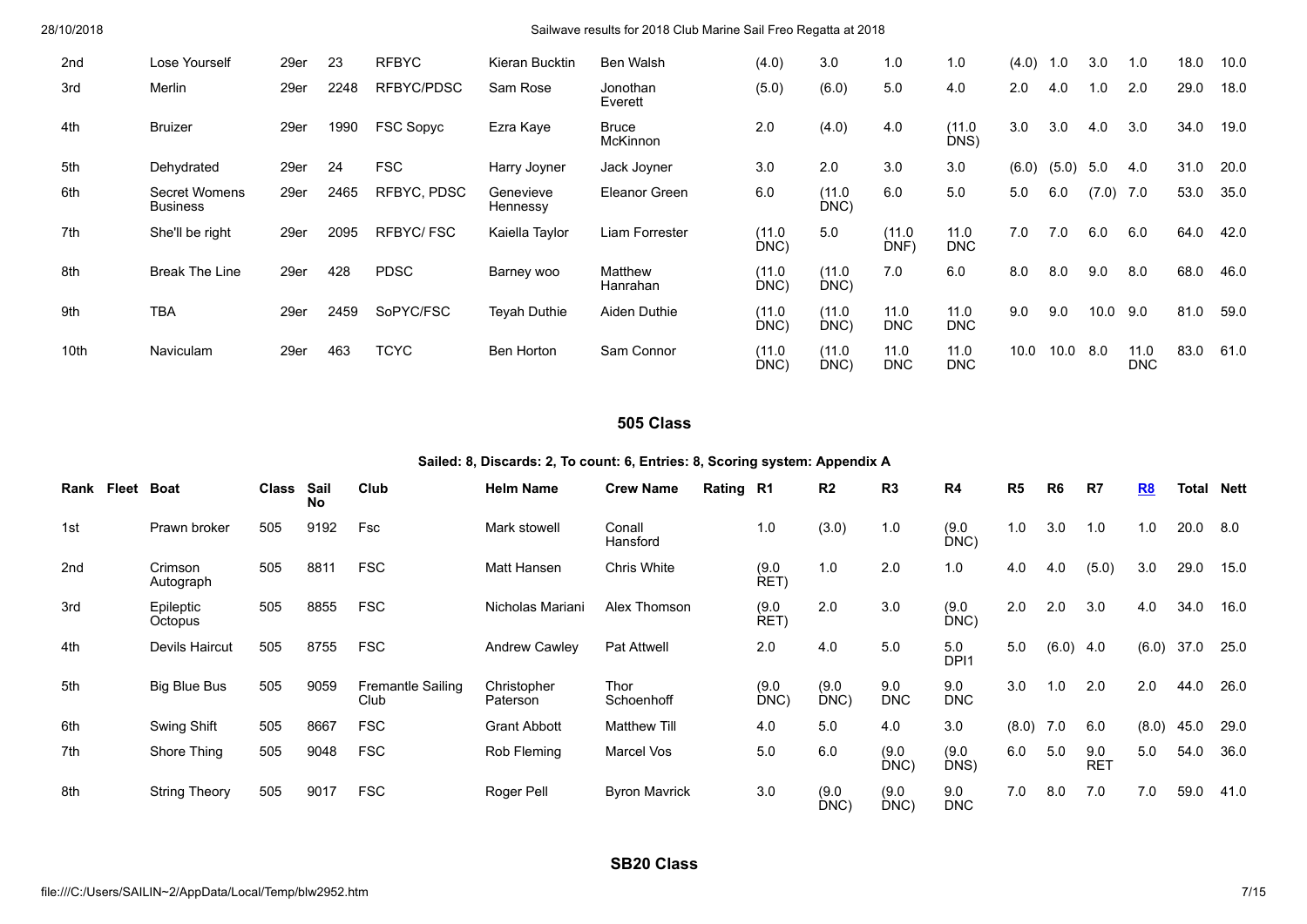#### **Sailed: 8, Discards: 2, To count: 6, Entries: 3, Scoring system: Appendix A**

| Rank            | Fleet Boat |                      |           |            | Class Sail No Club Helm Name | <b>Crew Name Rating R1</b> |       | R <sub>2</sub> | R3                                                                            | R4                                           | R <sub>5</sub> | R <sub>6</sub> | R7  | R8  | <b>Total Nett</b> |      |
|-----------------|------------|----------------------|-----------|------------|------------------------------|----------------------------|-------|----------------|-------------------------------------------------------------------------------|----------------------------------------------|----------------|----------------|-----|-----|-------------------|------|
| 1st             |            | Saltv                | SB20 3704 |            | FSC Mark Keogh               |                            | (1.0) |                | 1.0                                                                           | (4.0 DPI1) 1.0                               |                | 1.0            | 1.0 | 1.0 | $11.0\quad 6.0$   |      |
| 2 <sub>nd</sub> |            | Sidewinder SB20 3268 |           | <b>FSC</b> | Tristan Yuswak               |                            | 2.0   | 2.0            |                                                                               | $(5.0 \text{ DPI1})$ $(4.0 \text{ DNC})$ 2.0 |                | 2.0            | 2.0 | 2.0 | 21.0              | 12.0 |
| 3rd             |            | <b>UON</b>           | SB20 3705 |            | FSC Declan Keogh             |                            |       |                | (4.0 DNC) (4.0 DNC) 4.0 DNC 4.0 DNC 4.0 DNC 4.0 DNC 4.0 DNC 4.0 DNC 32.0 24.0 |                                              |                |                |     |     |                   |      |

# **Mirror Class**

#### **Sailed: 8, Discards: 2, To count: 6, Entries: 7, Scoring system: Appendix A**

| Fleet<br>Rank | <b>Boat</b>          | <b>Class</b> | Sail<br>No | Club                          | <b>Helm Name</b>                         | <b>Crew Name</b>     | Rating R1 |                         | R <sub>2</sub> | R <sub>3</sub>      | R4                | R <sub>5</sub> | R <sub>6</sub> | R7                | R8                | Total | Nett |
|---------------|----------------------|--------------|------------|-------------------------------|------------------------------------------|----------------------|-----------|-------------------------|----------------|---------------------|-------------------|----------------|----------------|-------------------|-------------------|-------|------|
| 1st           | Bulletproof          | Mirror       | 70599      | <b>RFBYC</b>                  | Simon Barwood                            | Tyson                |           | (1.0)                   | 1.0            | 1.0                 | 1.0               | 1.0            | 1.0            | 1.0               | (8.0)<br>DNC)     | 15.0  | 6.0  |
| 2nd           | 2 Pudd               | Mirror       | 70853      | maylands                      | Rolna                                    | doug pianta          |           | 2.0                     | 2.0            | (4.0)               | 2.0               | 3.0            | 3.0            | (4.0)             | 4.0               | 24.0  | 16.0 |
| 3rd           | Bombora              | Mirror       | 70546      | <b>RFBYC</b>                  | Peter Judge                              | Janine Judge         |           | 4.0                     | 3.0            | 2.0                 | 3.0               | (7.0)          | $(5.0)$ 3.0    |                   | 2.0               | 29.0  | 17.0 |
| 4th           | Game on              | Mirror       | 70660      | <b>RFBYC</b>                  | Alex OBeirne                             | Obeirne<br>Charlotte |           | (8.0)<br>DNC)           | (8.0)<br>DNC)  | 8.0<br><b>DNC</b>   | 8.0<br><b>DNC</b> | 2.0            | 2.0            | 2.0               | 1.0               | 39.0  | 23.0 |
| 5th           | Blackadder           | Mirror       | 69133      | <b>Mavlands Yacht</b><br>Club | Paul Cornwell                            | Hannah<br>Cornwell   |           | 6.0<br>DP <sub>11</sub> | 6.0            | 3.0                 | 4.0               | 5.0            | 4.0            | (8.0)<br>DNC      | (8.0)<br>DNC)     | 44.0  | 28.0 |
| 6th           | Gold<br>Seeker       | Mirror       | 67833      | Nedlands YC                   | <b>Thomas Michael</b><br><b>Mckinlev</b> | Donna<br>Ashwood     |           | 6.0                     | 5.0            | 5.0                 | (8.0)<br>DNC      | 4.0            | (7.0)          | -5.0              | 3.0               | 43.0  | 28.0 |
| 7th           | <b>Black</b><br>Swan | Mirror       | 69201      | Nedlands YC                   | <b>Tom Mckinley</b>                      | Ella Mckinley        |           | 5.0                     | 4.0            | (8.0)<br><b>DNF</b> | (8.0)<br>DNC)     | 6.0            | 6.0            | 8.0<br><b>DNC</b> | 8.0<br><b>DNC</b> | 53.0  | 37.0 |

### **Musto Skiff Class**

### **Sailed: 5, Discards: 1, To count: 4, Entries: 4, Scoring system: Appendix A**

|     | Rank Fleet Boat |                               | <b>Class</b>    | Sail No Club |      | <b>Helm Name</b>     | Crew Name Rating R1 |                                             | R <sub>2</sub> | R <sub>5</sub> | R <sub>6</sub> | R7 | <b>Total Nett</b>    |     |
|-----|-----------------|-------------------------------|-----------------|--------------|------|----------------------|---------------------|---------------------------------------------|----------------|----------------|----------------|----|----------------------|-----|
| 1st |                 | Uncle Bob                     | Musto Skiff     | -493         | FSC. | Arthur Brett         |                     | (1.0)                                       | 1.0            | 1.0            |                |    |                      | 4.0 |
| 2nd |                 | Hello Possums Musto Skiff 424 |                 |              | FSC. | Paul Green           |                     | 2.0                                         | 2.0            | 2.0            |                |    | $(3.0)$ 2.0 11.0 8.0 |     |
| 3rd |                 | Steve                         | Musto Skiff 424 |              |      | Sopyc Conor Nicholas |                     | (5.0 DNC) 5.0 DNC 3.0                       |                |                |                |    | 2.0 3.0 18.0 13.0    |     |
| 4th |                 | Firefly                       | Musto Skiff     | - 429        |      | MBSC Jayson Brownie  |                     | (5.0 DNC) 5.0 DNF 5.0 DNC 4.0 4.0 23.0 18.0 |                |                |                |    |                      |     |

# **Open Bic Class**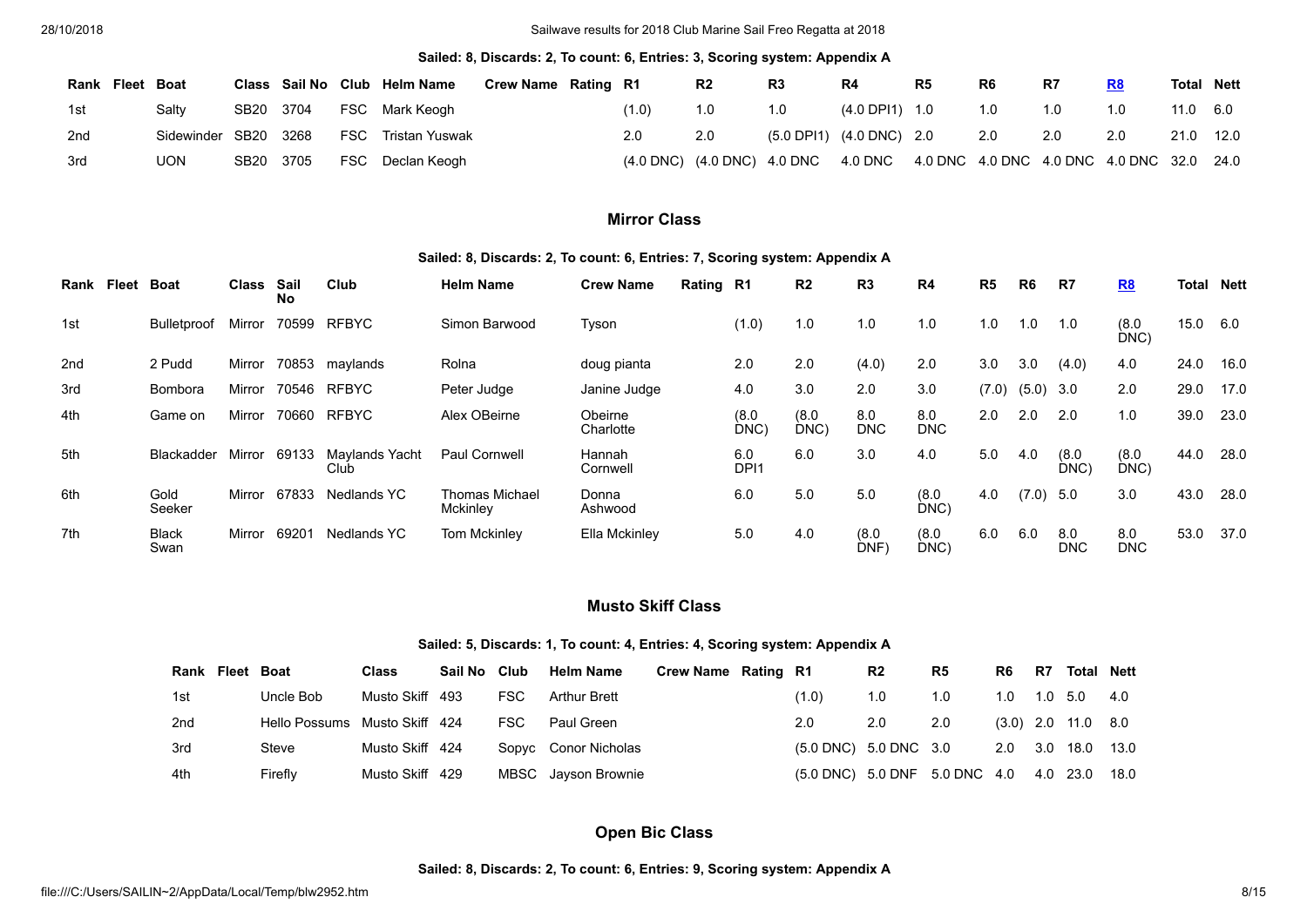| Rank Fleet | Boat             | <b>Class</b>       | Sail No Club |              | <b>Helm Name</b> | Crew Name Rating R1 |       | R2          | R <sub>3</sub>  | R4  | R5                        | R <sub>6</sub> | R7  | R8                     | <b>Total Nett</b> |      |
|------------|------------------|--------------------|--------------|--------------|------------------|---------------------|-------|-------------|-----------------|-----|---------------------------|----------------|-----|------------------------|-------------------|------|
| 1st        | DeJaVu           | Open<br><b>Bic</b> | 9138         | PDSC/RFBYC   | Jenna Everett    |                     | 1.0   | 1.0         | 1.0             | 1.0 | (3.0)                     | 1.0            | 1.0 | (2.0)                  | 11.0 6.0          |      |
| 2nd        | Kookaburra       | Open<br>Bic        | 8303         | <b>RFBYC</b> | Zachary Sprunt   |                     | (4.0) | 2.0         | 2.0             | 2.0 | (5.0)                     | 2.0            | 2.0 | 3.0                    | 22.0              | 13.0 |
| 3rd        | Trim             | Open<br><b>Bic</b> | 9270         | RFBYC/PDSC   | Drina Bucktin    |                     | 2.0   | 3.0         | (4.0)           |     | 3.0(4.0)                  | 3.0            | 3.0 | 4.0                    | 26.0              | 18.0 |
| 4th        | Bubble O Bic     | Open<br>Bic        | 8813         | <b>MBSC</b>  | Annabelle Jones  |                     | 5.0   | 4.0         | $(6.0)$ 4.0 1.0 |     |                           | (6.0)          | 4.0 | 1.0                    | 31.0              | 19.0 |
| 5th        | Aftershock       | Open<br><b>Bic</b> | 9310         | <b>MBSC</b>  | Josh Robinson    |                     | 3.0   | $(7.0)$ 5.0 |                 |     | $5.0$ 2.0                 | 5.0            | 6.0 | (7.0)                  | 40.0              | 26.0 |
| 6th        | <b>Bictator</b>  | Open<br><b>Bic</b> | 8040         | <b>MBSC</b>  | Ben Robinson     |                     | (7.0) | 6.0         | (7.0)           |     | 7.0 7.0                   | 4.0            | 5.0 | 5.0                    | 48.0              | 34.0 |
| 7th        | Razor            | Open<br><b>Bic</b> | 8160         | <b>MBSC</b>  | Sam Williams     |                     | 6.0   | 5.0         | 3.0             |     | 6.0 (10.0 DNC) (10.0 DNC) |                |     | 10.0 DNC 10.0 DNC 60.0 |                   | 40.0 |
| 8th        | Boom Jnr         | Open<br>Bic        | 8009         | <b>RFBYC</b> | Alasdair Cameron |                     | (9.0) | $(8.0)$ 8.0 |                 |     | $8.0\quad 6.0$            | 7.0            | 8.0 | 8.0                    | 62.0              | 45.0 |
| 9th        | Splish<br>Splash | Open<br>Bic        | 8391         | <b>RFBYC</b> | Angus Cameron    |                     | 8.0   | (9.0)       | (9.0)           |     | $9.0\quad 8.0$            | 8.0            | 7.0 | 6.0                    | 64.0              | 46.0 |

# **Viper Class**

### **Sailed: 8, Discards: 2, To count: 6, Entries: 6, Scoring system: Appendix A**

<span id="page-8-0"></span>

| Rank | Fleet | <b>Boat</b>              | Class | Sail<br><b>No</b> | Club                  | <b>Helm Name</b>    | <b>Crew Name</b>                                       | Rating R1 |       | R2    | R3    | R4            | R5    | R6    | R7    | R8  | Total | Nett |
|------|-------|--------------------------|-------|-------------------|-----------------------|---------------------|--------------------------------------------------------|-----------|-------|-------|-------|---------------|-------|-------|-------|-----|-------|------|
| 1st  |       | you get in the<br>bowl   | Viper | 216               | SoPYC                 | Rod Beurteaux       | John Stubbs / Tony Johnson                             |           | (2.0) | 0. ا  | 0. ا  | (2.0)         | 2.0   | 1.0   | 1.0   | 1.0 | 11.0  | 7.0  |
| 2nd  |       | Steal<br><b>DeBreeze</b> | Viper | 272               | FSC/SoPYC             | Nick Jerwood        | Mark Whittingtton / Nial Morrow                        |           | 1.0   | 2.0   | 2.0   | 3.0           | 4.0   | (5.0) | (5.0) | 2.0 | 24.0  | 14.0 |
| 3rd  |       | Hissing in the<br>Wind   | Viper | 279               | SoPYC                 | Graeme<br>Monkhouse | Graeme Monkhouse / Heather Monkhouse<br>James Williams |           | (3.0) | 3.0   | (6.0) | 1.0           | 3.0   | 3.0   | 3.0   | 3.0 | 25.0  | 16.0 |
| 4th  |       | Grey Nomad               | Viper | 215               | SoPYC/<br><b>PRSC</b> | Chris O'Keefe       | Jordan Mears / Kim Leunig                              |           | (5.0) | 4.0   | 5.0   | (7.0)<br>DNC) | 1.0   | 2.0   | 2.0   | 4.0 | 30.0  | 18.0 |
| 5th  |       | <b>Fizz</b>              | Viper | 112               | SoPYC                 | Michael<br>Navarro  | Martin Attwill / Steve Harland                         |           | (6.0) | (5.0) | 4.0   | 5.0           | 5.0   | 4.0   | 4.0   | 5.0 | 38.0  | 27.0 |
| 6th  |       | Velocity                 | Viper | 116               | SoPYC                 | John Park           | Mitch DeVries / Julienne Bledwyn                       |           | 4.0   | (6.0) | 3.0   | 4.0           | (6.0) | 6.0   | 6.0   | 6.0 | 41.0  | 29.0 |

**R8 - Optimist Silver Class**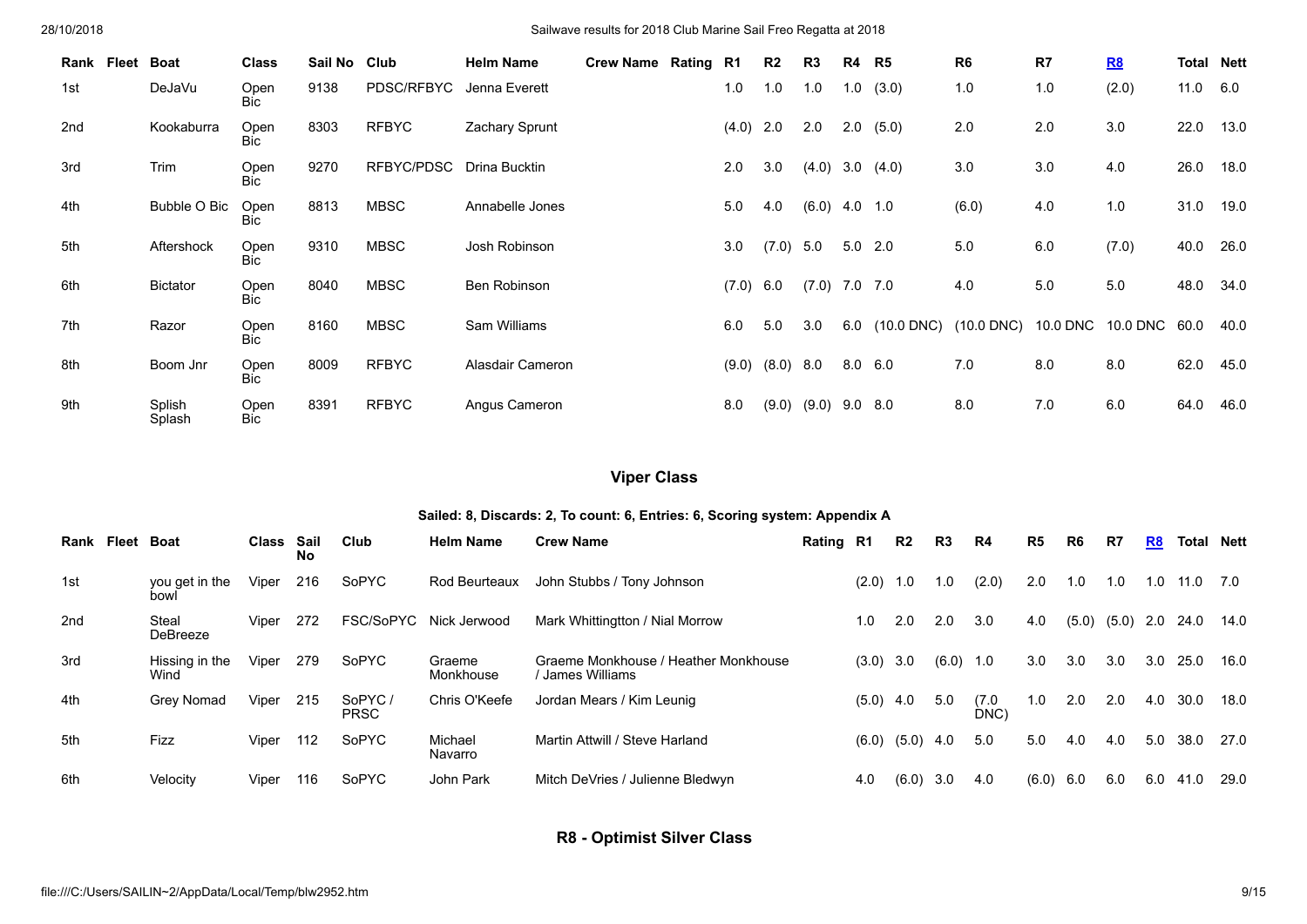### **Start: Start 1, Finishes: Place**

|                 | Rank Fleet Boat |                         | <b>Class</b>           | Sail No | Club         | <b>Helm Name</b>  | <b>Crew Name</b> | <b>Rating Place</b> |    | <b>Points</b> |
|-----------------|-----------------|-------------------------|------------------------|---------|--------------|-------------------|------------------|---------------------|----|---------------|
|                 |                 | Swamp Rat               | <b>Optimist Silver</b> | 238     | <b>HYC</b>   | Oliver Tucker     |                  |                     | 55 | 1.0           |
| 2               |                 | HYC.                    | Optimist Silver        | 682     | HYC          | Maxime Goudeau    |                  |                     | 56 | 2.0           |
| 3               |                 | <b>KNOCKOUT</b>         | Optimist Silver        | 558     | SOPYC        | Olivia Payne      |                  |                     | 57 | 3.0           |
| 4               |                 | <b>Wind Surfer</b>      | Optimist Silver        | 405     | <b>FSC</b>   | Archie Randall    |                  |                     | 58 | 4.0           |
| 5               |                 | <b>Bad Piggy</b>        | Optimist Silver        | 1304    | <b>FSC</b>   | Mackenzie Fleming |                  |                     | 59 | 5.0           |
| 6               |                 | Storm Stalker           | <b>Optimist Silver</b> | 701     | <b>FSC</b>   | Oliver Spencer    |                  |                     | 60 | 6.0           |
| 7               |                 | <b>Butterfly Effect</b> | <b>Optimist Silver</b> | 199     | SoPYC/FSC    | Murray Duthie     |                  |                     | 61 | 7.0           |
| 8               |                 | Sea me                  | Optimist Silver        | 66      | <b>SoPYC</b> | Noah Karantonis   |                  |                     | 62 | 8.0           |
| 9               |                 | Stay ahead              | Optimist Silver        | 1718    | HYC.         | Jasper Stay       |                  |                     | 63 | 9.0           |
| 10              |                 | Missing Motor           | Optimist Silver 863    |         | SoPYC        | Benjamin Pearson  |                  |                     | 64 | 10.0          |
| 11              |                 | Tachyon                 | <b>Optimist Silver</b> | 1355    | HYC          | Zen Salisbury     |                  |                     | 65 | 11.0          |
| 12 <sup>2</sup> |                 | <b>Half Full</b>        | <b>Optimist Silver</b> | 767     | <b>FSC</b>   | Liam Muller       |                  |                     | 66 | 12.0          |
| 13              |                 | FSC Club Boat 1         | Optimist Silver        | 1123    | <b>FSC</b>   | Cooper Hiscox     |                  |                     | 67 | 13.0          |
| 14              |                 | Usain boat              | Optimist Silver        | 658     | <b>HYC</b>   | Charlie Stay      |                  |                     | 68 | 14.0          |
| 15              |                 | Hungry Caterpillar      | <b>Optimist Silver</b> | 1492    | <b>RPYC</b>  | Rebecca Best      |                  |                     | 69 | 15.0          |

# **R8 - Optimist Gold Class**

<span id="page-9-0"></span>

|                | Rank Fleet Boat |                  | <b>Class</b>  | Sail No | Club         | <b>Helm Name</b>    | <b>Crew Name</b> | <b>Rating Place Points</b> |    |      |
|----------------|-----------------|------------------|---------------|---------|--------------|---------------------|------------------|----------------------------|----|------|
| 1              |                 | No Pressure      | Optimist Gold | 1740    | SoPYC        | Aaron               |                  |                            | 75 | 1.0  |
| 2              |                 | Vortex           | Optimist Gold | 503     | <b>RPYC</b>  | Adam Hindmarsh      |                  |                            | 76 | 2.0  |
| 3              |                 | Sweet Az         | Optimist Gold | 1821    | <b>RFBYC</b> | James Ferguson      |                  |                            | 77 | 3.0  |
| $\overline{4}$ |                 | No Idea          | Optimist Gold | 766     | SoPYC        | Ona Rafart          |                  |                            | 80 | 4.0  |
| 5              |                 | Sailfish         | Optimist Gold | 1799    | <b>HYC</b>   | <b>Bradley Dick</b> |                  |                            | 83 | 5.0  |
| 6              |                 | Lord of The Wind | Optimist Gold | 566     | <b>FSC</b>   | Jamie Randall       |                  |                            | 85 | 6.0  |
| $\overline{7}$ |                 | Asgard           | Optimist Gold | 1045    | <b>SoPYC</b> | Pol Rafart          |                  |                            | 87 | 7.0  |
| 8              |                 | Beached Az       | Optimist Gold | 1635    | <b>HYC</b>   | Samuel Williams     |                  |                            | 88 | 8.0  |
| 9              |                 | <b>Blitz</b>     | Optimist Gold | - 220   | <b>FSC</b>   | Joshua Till         |                  |                            | 90 | 9.0  |
| 10             |                 | momentum         | Optimist Gold | 446     | <b>RPYC</b>  | Antun Janekovic     |                  |                            | 91 | 10.0 |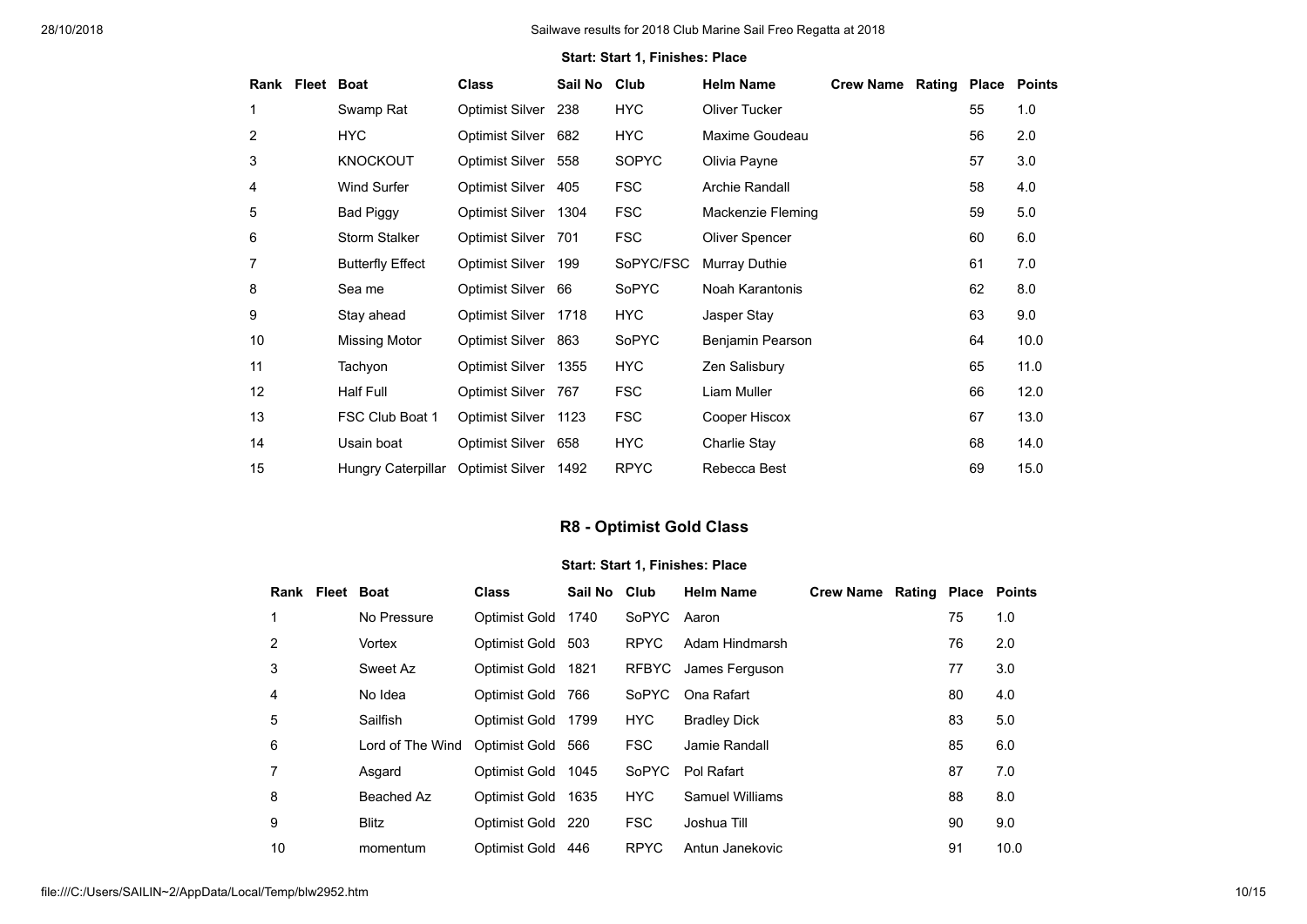| 11 | Winas       | Optimist Gold 1520 |      | RFBYC Alex Molyneux      | 94  | 11.0 |
|----|-------------|--------------------|------|--------------------------|-----|------|
| 12 | Pipedream 2 | Optimist Gold 947  |      | RFBYC Jaiya Marns Morris | 96  | 12.0 |
| 13 | Whats Up?   | Optimist Gold 482  | FSC. | Charlie Tovn             | 100 | 13.0 |

# **R8 - Flying Ant Class**

### **Start: Start 1, Finishes: Place**

<span id="page-10-0"></span>

| Rank | Fleet Boat |                    | <b>Class</b>   | Sail No | Club        | <b>Helm Name</b> | <b>Crew Name</b>    | <b>Rating Place Points</b> |    |     |
|------|------------|--------------------|----------------|---------|-------------|------------------|---------------------|----------------------------|----|-----|
|      |            | Predator           | Flying Ant 890 |         | <b>TCYC</b> | Mitchell McLeod  | Harry Wright        |                            | 78 | 1.0 |
| 2    |            | Nitro              | Flying Ant 588 |         | TCYC        | Xavier Bates     | <b>Ethany Bates</b> |                            | 79 | 2.0 |
| 3    |            | Sublime            | Flying Ant 518 |         | TCYC        | Zephyr van Duren | Michael O'Sullivan  |                            | 84 | 3.0 |
| 4    |            | Temporary Insanity | Flying Ant 541 |         | <b>FSC</b>  | Liam Vause       | Daniel Bower        |                            | 86 | 4.0 |
| 5    |            | Addiction          | Flying Ant 557 |         | <b>FSC</b>  | Jasper Robinson  | Damon Stewart       |                            | 93 | 5.0 |
| 6    |            | <b>Beach Entry</b> | Flying Ant 897 |         | <b>RPYC</b> | Kathryn Hawkins  | Samantha Best       |                            | 99 | 6.0 |

# **R8 - Laser 4.7 Class**

<span id="page-10-1"></span>

| Rank | <b>Fleet Boat</b> |                                 | <b>Class</b>         | Sail No Club |                              | <b>Helm Name</b>    | <b>Crew Name</b> | <b>Rating Place Points</b> |    |      |
|------|-------------------|---------------------------------|----------------------|--------------|------------------------------|---------------------|------------------|----------------------------|----|------|
|      |                   | Spike                           | Laser 4.7            |              | 202865 RPYC / FSC            | Lawson McAullay     |                  |                            | 28 | 1.0  |
| 2    |                   | Azure                           | Laser 4.7            | 202712 FSC   |                              | Dylan Harford       |                  |                            | 34 | 2.0  |
| 3    |                   | <b>MAXED OUT</b>                | Laser 4.7 205045 HYC |              |                              | <b>BRYCE TAYLOR</b> |                  |                            | 35 | 3.0  |
| 4    |                   | Grunt 'n' Groan                 | Laser 4.7 211557     |              | RFBYC/FSC                    | Mia Lovelady        |                  |                            | 37 | 4.0  |
| 5    |                   | Jim Carroll                     | Laser 4.7 41         |              | FSC                          | Daniel Harford      |                  |                            | 38 | 5.0  |
| 6    |                   | Argo                            | Laser 4.7            | 206001       | SoPYC/FSC                    | <b>Toby Coote</b>   |                  |                            | 40 | 6.0  |
|      |                   | Trouble is Here                 | Laser 4.7 190347     |              | <b>SOPYC</b>                 | Patrick Scally      |                  |                            | 41 | 7.0  |
| 8    |                   | 0r                              |                      |              | Laser 4.7 210502 SoPYC/RFBYC | Andrew Dempsey      |                  |                            | 45 | 8.0  |
| 9    |                   | Andromeda                       | Laser 4.7 194924     |              | Royal Perth                  | Lachlan Gill        |                  |                            | 48 | 9.0  |
| 10   |                   | Blah!                           | Laser 4.7 20286      |              | <b>RPYC</b>                  | Lili McAullay       |                  |                            | 52 | 10.0 |
| 11   |                   | TBA                             | Laser $4.7 \quad 8$  |              | Royal Perth                  | Anna Pedersen       |                  |                            | 53 | 11.0 |
| 12   |                   | Mr Potato Head Laser 4.7 202744 |                      |              | HYC                          | Aidan Gardner       |                  |                            | 54 | 12.0 |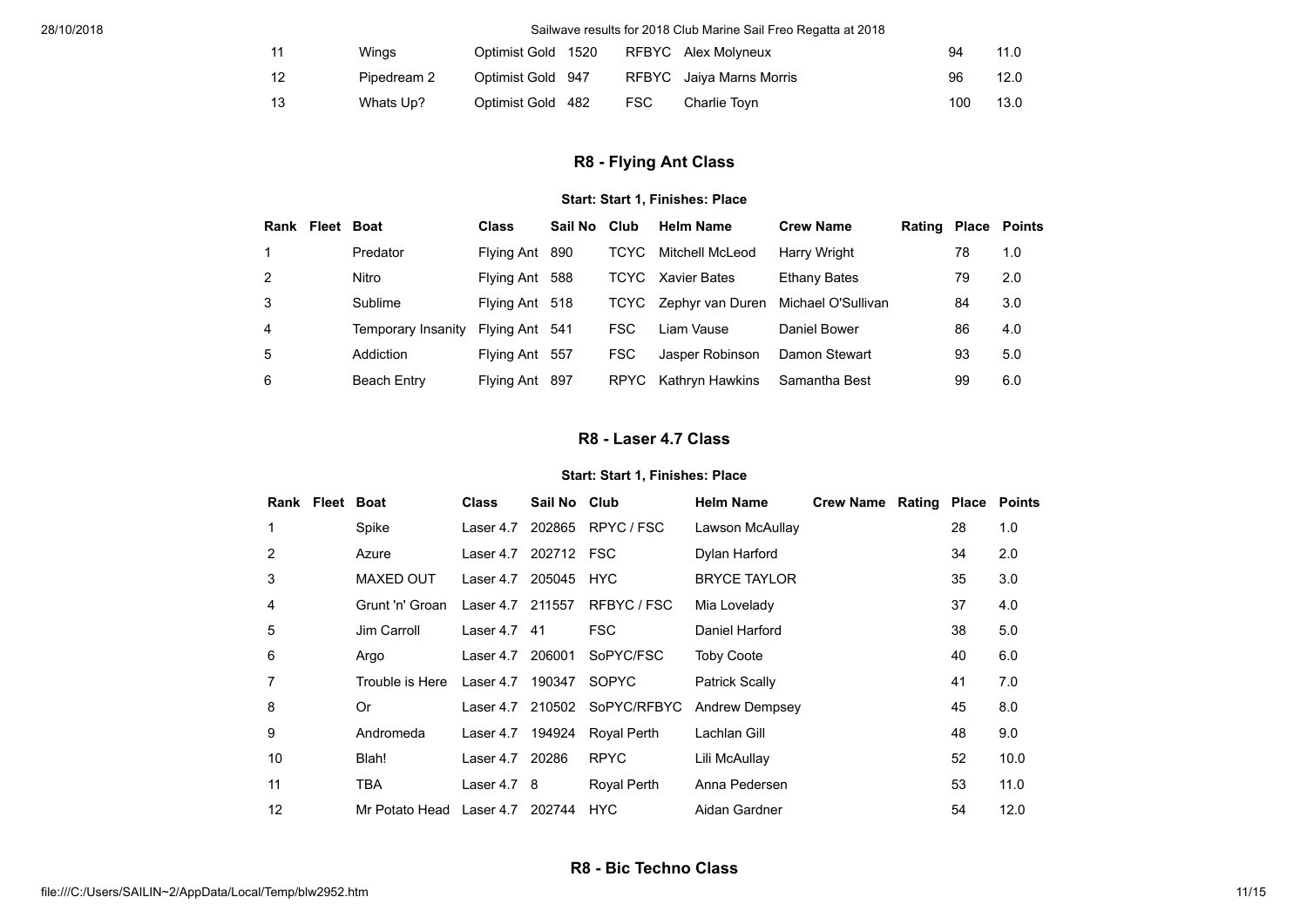#### **Start: Start 1, Finishes: Place**

**Rank Fleet Boat Class Sail No Club Helm Name Crew Name Rating Place Points**

# **R8 - F15 Class**

#### **Start: Start 1, Finishes: Place**

**Rank Fleet Boat Class Sail No Club Helm Name Crew Name Rating Place Points**

### **R8 - Laser Radial Class**

#### **Start: Start 1, Finishes: Place**

<span id="page-11-0"></span>

|   | Rank Fleet Boat |             | <b>Class</b>                                             | Sail No Club | <b>Helm Name</b>                                      | <b>Crew Name Rating Place Points</b> |    |     |
|---|-----------------|-------------|----------------------------------------------------------|--------------|-------------------------------------------------------|--------------------------------------|----|-----|
|   |                 | Y Knot      |                                                          |              | Laser Radial 207486 FSC/SoPYC Michael Compton         |                                      | 29 | 1.0 |
| 2 |                 | Teen Spirit |                                                          |              | Laser Radial 202693 FSC/SoPYC Stefan Elliott-Shircore |                                      | 30 | 2.0 |
| 3 |                 |             | Crystal Clear Laser Radial 203762 SoPYC/FSC Caitlin Shaw |              |                                                       |                                      | 36 | 3.0 |
| 4 |                 | Xtra Wind   |                                                          |              | Laser Radial 203761 SoPYC/FSC Connor Shaw             |                                      | 43 | 4.0 |

### **R8 - Laser Standard Class**

### **Start: Start 1, Finishes: Place**

<span id="page-11-1"></span>

|                | <b>Rank Fleet Boat</b> |             | <b>Class</b>                                            | Sail No Club |       | <b>Helm Name</b>  | <b>Crew Name Rating Place Points</b> |    |     |
|----------------|------------------------|-------------|---------------------------------------------------------|--------------|-------|-------------------|--------------------------------------|----|-----|
|                |                        | Swifto      | Laser Standard 210464 FSC                               |              |       | Luke Elliott      |                                      |    | 1.0 |
| 2              |                        | Jimmy       | Laser Standard 212251                                   |              | RFBYC | James Stewart     |                                      | 42 | 2.0 |
| 3              |                        | tba         | Laser Standard 21046                                    |              | FSC.  | Caelin Winchcombe |                                      | 44 | 3.0 |
| $\overline{4}$ |                        |             | Honey Ryder Laser Standard 199015 SOPYC/FSC David Whait |              |       |                   |                                      | 49 | 4.0 |
| 5              |                        | Slide Rules | Laser Standard 202919                                   |              | SoPYC | Michael Coote     |                                      | 51 | 5.0 |

### **R8 - Finn Class**

<span id="page-11-2"></span>

| Rank Fleet Boat |                       | Class Sail No Club | <b>Helm Name</b>         | <b>Crew Name Rating Place Points</b> |      |       |
|-----------------|-----------------------|--------------------|--------------------------|--------------------------------------|------|-------|
|                 | NB Sailsports Finn 91 |                    | Sopyc/Fsc Lachlan Gilham |                                      | - 32 | - 1 O |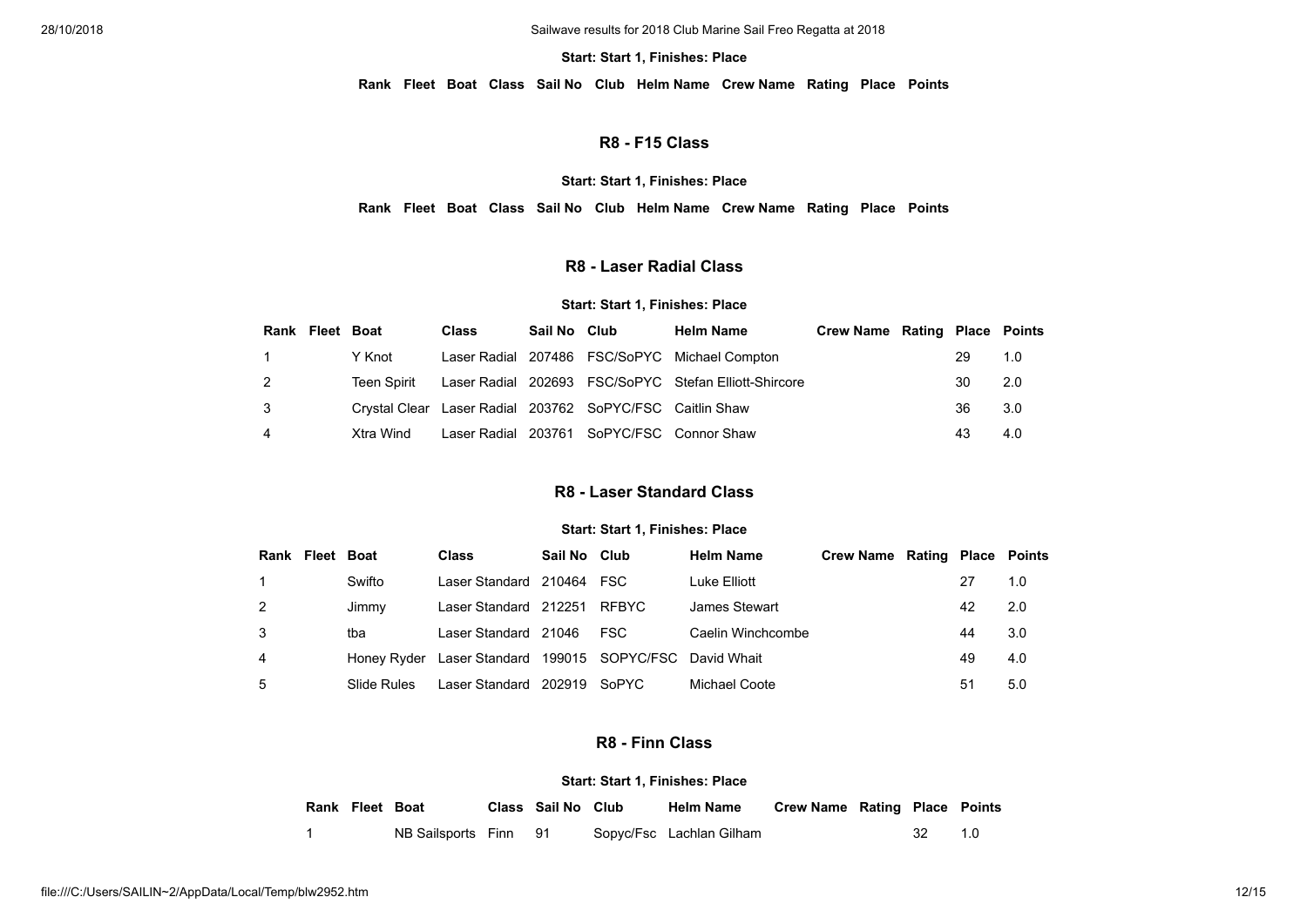### **R8 - 420 Class**

#### **Start: Start 1, Finishes: Place**

<span id="page-12-0"></span>

| Rank Fleet Boat |                          |     | Class Sail No Club | <b>Helm Name</b>                            | <b>Crew Name Rating Place Points</b> |     |     |
|-----------------|--------------------------|-----|--------------------|---------------------------------------------|--------------------------------------|-----|-----|
|                 | Novo Rapid 420 51591 FSC |     |                    | Jamie Bougher Raff Torre                    |                                      | 46. | 1.0 |
| $\overline{2}$  | Delphi                   | 420 |                    | 56162 FSC/Rfbyc Marcello Torre Tom Larkings |                                      | 50  | 2.0 |

# **R8 - 470 Class**

### **Start: Start 1, Finishes: Place**

<span id="page-12-2"></span><span id="page-12-1"></span>

| Rank | Fleet Boat |                      |     | Class Sail No Club |       | <b>Helm Name</b>            | <b>Crew Name</b>          | <b>Rating Place Points</b> |    |     |
|------|------------|----------------------|-----|--------------------|-------|-----------------------------|---------------------------|----------------------------|----|-----|
|      |            | Ms Jackson           | 470 | - 8                | FSC - | Chris Charlwood Josh Dawson |                           |                            | 20 | 1.0 |
|      |            | Stella               | 470 | -5                 | FSC.  | Nia Jerwood                 | Monique deVries           |                            |    | 2.0 |
| 3    |            | High maintenance 470 |     |                    |       | RQYS Shelley White          | Orla mulholland-Patterson |                            |    | 3.0 |

# **R8 - Kite Foiler Class**

### **Start: Start 1, Finishes: Place**

| Rank Fleet Boat |     | Class                 |  | Sail No Club Helm Name    | Crew Name Rating Place Points |       |  |
|-----------------|-----|-----------------------|--|---------------------------|-------------------------------|-------|--|
| $\sim$ 1        |     | Send it Kite Foiler 8 |  | <b>FSC</b> Gareth Mullins |                               | 1 1 0 |  |
| $\overline{2}$  | TBA | Kite Foiler 35        |  | FSC Anthony Pillinger     |                               | 9 2.0 |  |

# **R8 - 29er Class**

<span id="page-12-3"></span>

| Rank | Fleet | <b>Boat</b>            |      | Class Sail No | Club                   | <b>Helm Name</b>   | <b>Crew Name</b>      | Rating |   | <b>Place Points</b> |
|------|-------|------------------------|------|---------------|------------------------|--------------------|-----------------------|--------|---|---------------------|
|      |       | Lose Yourself          | 29er | 23            | <b>RFBYC</b>           | Kieran Bucktin     | Ben Walsh             |        |   | 1.0                 |
| 2    |       | Merlin                 | 29er | 2248          | RFBYC/PDSC             | Sam Rose           | Jonothan Everett      |        | 3 | 2.0                 |
| 3    |       | <b>Bruizer</b>         | 29er | 1990          | <b>FSC Sopyc</b>       | Ezra Kaye          | <b>Bruce McKinnon</b> |        | 4 | 3.0                 |
| 4    |       | Dehydrated             | 29er | 24            | <b>FSC</b>             | Harry Joyner       | Jack Joyner           |        | 5 | 4.0                 |
| 5    |       | Slim Shady             | 29er | 2247          | <b>FSC SoPYC RFBYC</b> | Axel Fleet         | Jack Luketina         |        | 6 | 5.0                 |
| 6    |       | She'll be right        | 29er | 2095          | RFBYC/FSC              | Kaiella Taylor     | Liam Forrester        |        |   | 6.0                 |
| 7    |       | Secret Womens Business | 29er | 2465          | RFBYC, PDSC            | Genevieve Hennessy | Eleanor Green         |        | 8 | 7.0                 |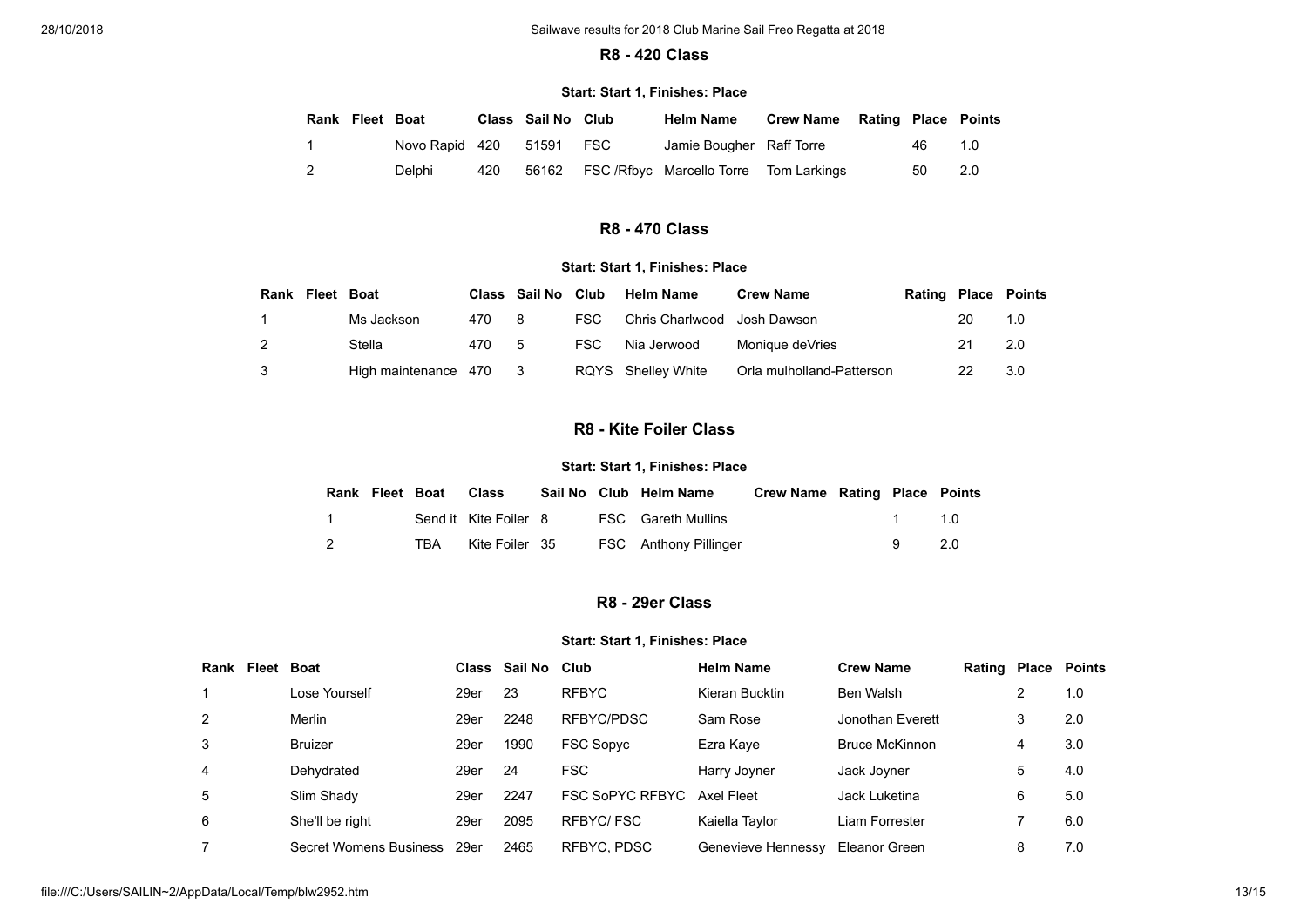<span id="page-13-0"></span>

| <b>Break The Line</b> | 29er | 428  | <b>PDSC</b> | Barney woo          | Matthew Hanrahan | 8.0 |
|-----------------------|------|------|-------------|---------------------|------------------|-----|
| TBA                   | 29er | 2459 | SoPYC/FSC   | <b>Tevah Duthie</b> | Aiden Duthie     | 9.0 |

# **R8 - 505 Class**

### **Start: Start 1, Finishes: Place**

| Rank | Fleet | <b>Boat</b>       |     | Class Sail No Club |                        | <b>Helm Name</b>            | <b>Crew Name</b>       | <b>Rating Place</b> |    | <b>Points</b> |
|------|-------|-------------------|-----|--------------------|------------------------|-----------------------------|------------------------|---------------------|----|---------------|
|      |       | Prawn broker      | 505 | 9192               | Fsc                    | Mark stowell                | Conall Hansford        |                     | 23 | 1.0           |
| 2    |       | Big Blue Bus      | 505 | 9059               | Fremantle Sailing Club | <b>Christopher Paterson</b> | <b>Thor Schoenhoff</b> |                     | 24 | 2.0           |
| 3    |       | Crimson Autograph | 505 | 8811               | <b>FSC</b>             | Matt Hansen                 | Chris White            |                     | 25 | 3.0           |
| 4    |       | Epileptic Octopus | 505 | 8855               | <b>FSC</b>             | Nicholas Mariani            | Alex Thomson           |                     | 26 | 4.0           |
| 5    |       | Shore Thing       | 505 | 9048               | <b>FSC</b>             | Rob Fleming                 | Marcel Vos             |                     | 31 | 5.0           |
| 6    |       | Devils Haircut    | 505 | 8755               | <b>FSC</b>             | <b>Andrew Cawley</b>        | <b>Pat Attwell</b>     |                     | 33 | 6.0           |
|      |       | String Theory     | 505 | 9017               | <b>FSC</b>             | Roger Pell                  | <b>Byron Mavrick</b>   |                     | 39 | 7.0           |
| 8    |       | Swing Shift       | 505 | 8667               | <b>FSC</b>             | <b>Grant Abbott</b>         | <b>Matthew Till</b>    |                     | 47 | 8.0           |

# **R8 - SB20 Class**

### **Start: Start 1, Finishes: Place**

<span id="page-13-1"></span>

| Rank Fleet Boat |       |  | Class Sail No Club Helm Name Crew Name Rating Place Points |  |        |     |
|-----------------|-------|--|------------------------------------------------------------|--|--------|-----|
|                 | Saltv |  | SB20 3704 FSC Mark Keogh                                   |  |        | 1.0 |
| $\overline{2}$  |       |  | Sidewinder SB20 3268 FSC Tristan Yuswak                    |  | 19 2.0 |     |

# **R8 - Mirror Class**

### **Start: Start 1, Finishes: Place**

<span id="page-13-2"></span>

| Rank | Fleet | Boat           |        | Class Sail No | <b>Club</b> | <b>Helm Name</b>                    | <b>Crew Name</b>  | Rating |    | <b>Place Points</b> |
|------|-------|----------------|--------|---------------|-------------|-------------------------------------|-------------------|--------|----|---------------------|
|      |       | Game on        | Mirror | 70660         | RFBYC       | Alex OBeirne                        | Obeirne Charlotte |        | 92 | 1.0                 |
|      |       | <b>Bombora</b> | Mirror | 70546         | RFBYC       | Peter Judge                         | Janine Judge      |        | 95 | 2.0                 |
|      |       | Gold Seeker    | Mirror | 67833         |             | Nedlands YC Thomas Michael Mckinley | Donna Ashwood     |        | 97 | 3.0                 |
| 4    |       | 2 Pudd         | Mirror | 70853         | maylands    | Rolna                               | doug pianta       |        | 98 | 4.0                 |

# **R8 - Musto Skiff Class**